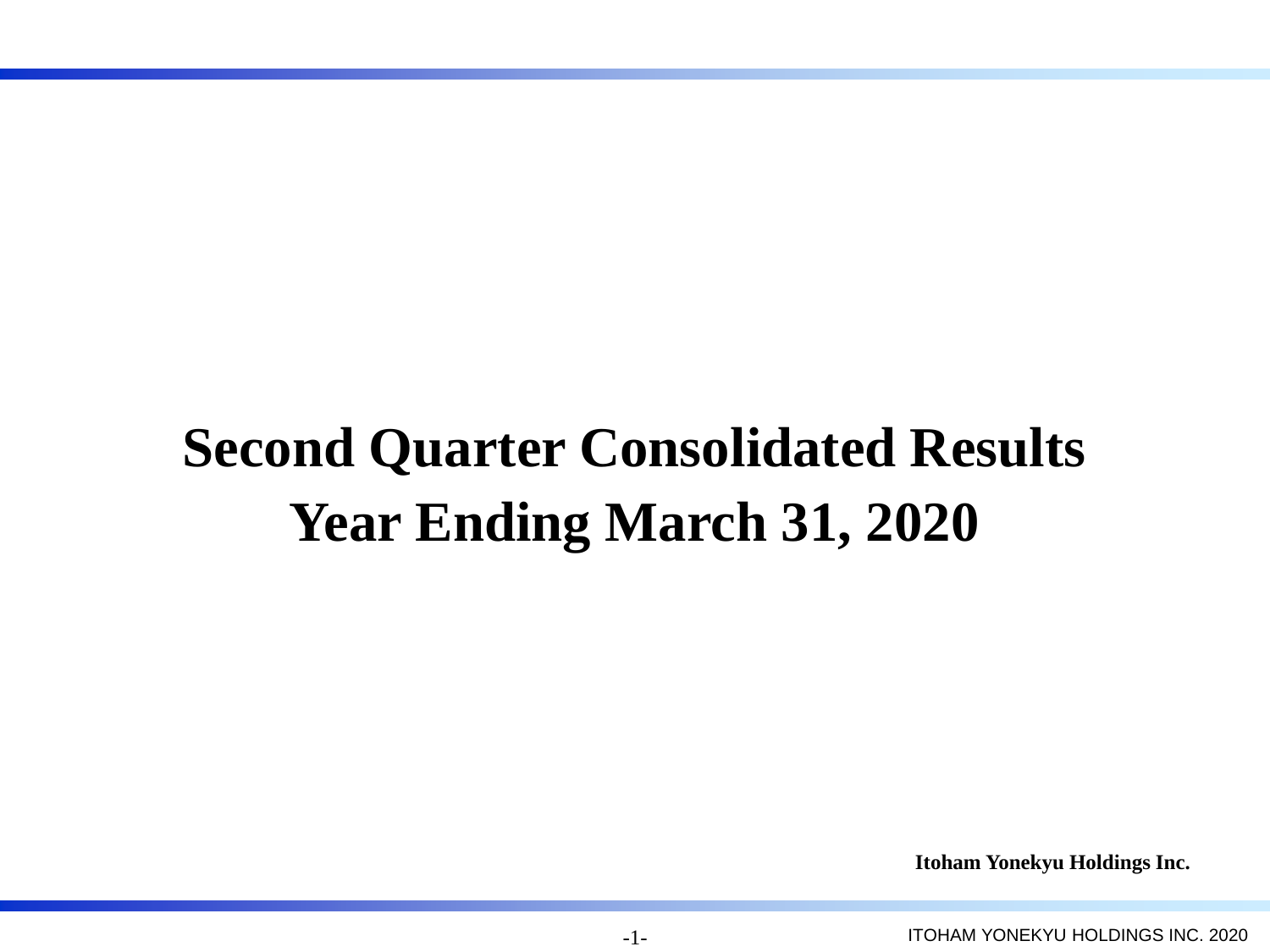### **Table of Contents**

■Consolidated Results Second Quarter Year Ending March 31, 2020 Profit/Loss Itemized Sales Selling, General and Administrative Expenses・ Non-Operating Gain / Loss・Extraordinary Gain / Loss Balance Sheet Cash Flow Statement Segment Information ■Segment Information Second Quarter Year Ending March 31, 2020 Processed Food Division Results ① Processed Food Division Results ② Meat Division Results ① Meat Division Results ② ■Forecast Year Ending March 31, 2020 Forecast(Profit/Loss)

Forecast(Itemized Sales)

Forecast Year Ending March 31, 2020 (Segment Information)

■Appendix (Market Data)

Overseas Market Prices

CPI

Ham Sausage Data

Domestic Production/Imports

Meat Data

Marketed Volume/Ending Inventory (Beef)

Marketed Volume/Ending Inventory (Pork)

Marketed Volume/Ending Inventory (Chicken)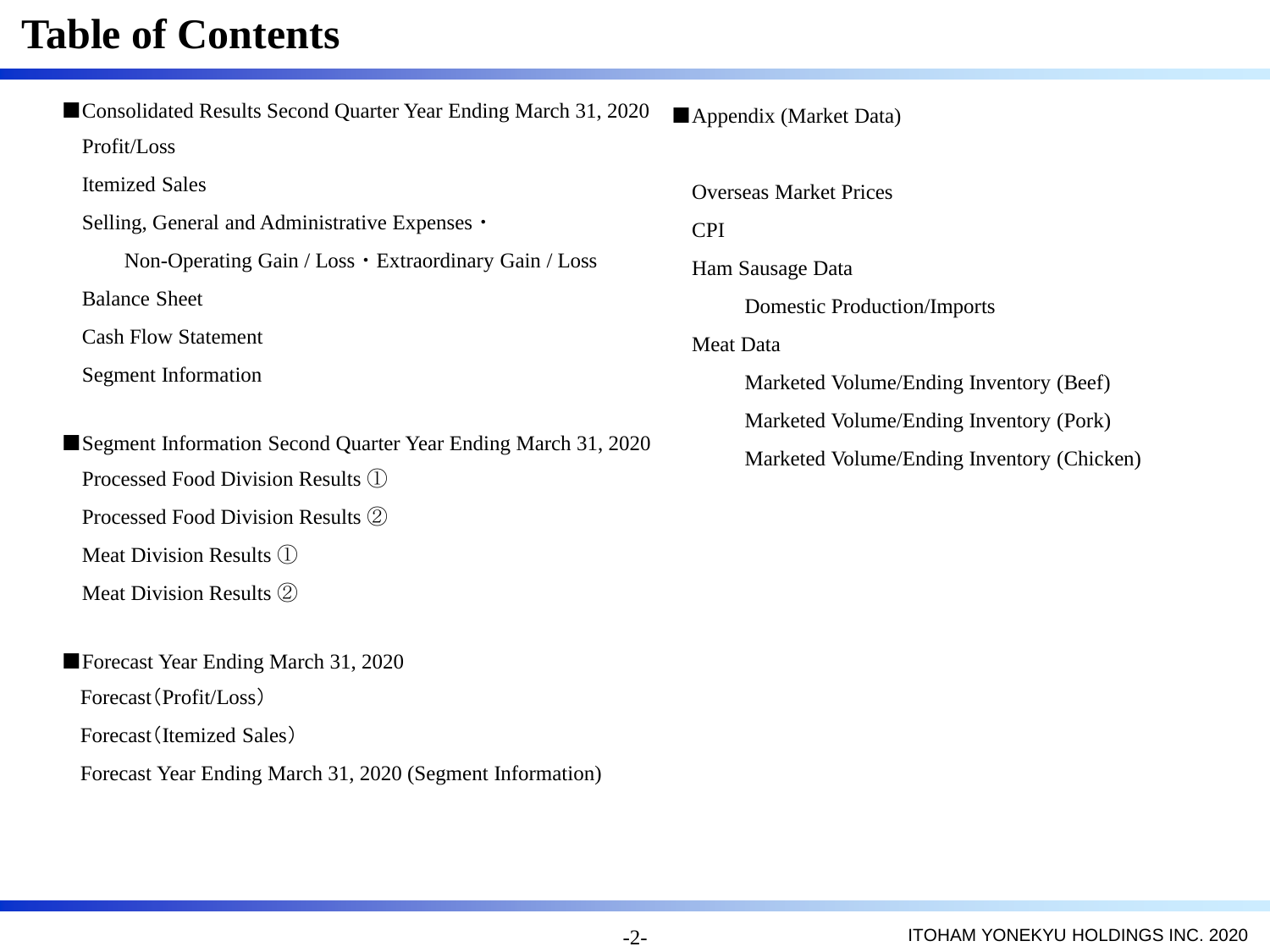## **Second Quarter Consolidated Results Year Ending March 31, 2020**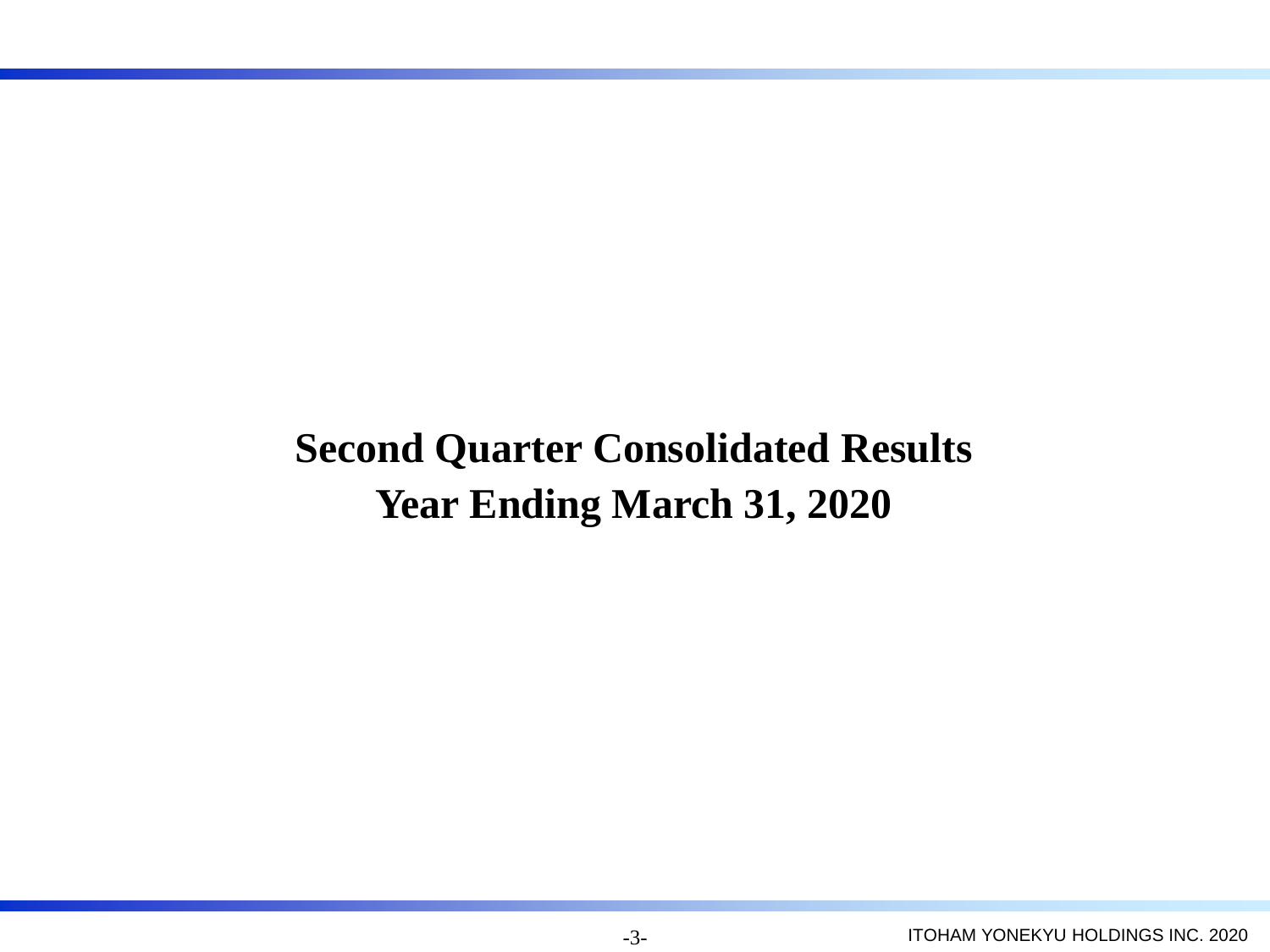### **Profit/Loss**

| <b>Quarterly Actual</b>                                |         |         |         | Million Yen, % |        |
|--------------------------------------------------------|---------|---------|---------|----------------|--------|
|                                                        | 2017/03 | 2018/03 | 2019/03 | 2020/03        |        |
|                                                        | $1-2Q$  | $1-2Q$  | $1-2Q$  | $1-2Q$         | Change |
| <b>Sales</b>                                           | 398,878 | 416,637 | 426,425 | 432,400        | 5,975  |
| COGS                                                   | 336,024 | 351,529 | 363,425 | 366,513        | 3,088  |
| <b>Gross Profit</b>                                    | 62,854  | 65,108  | 63,000  | 65,886         | 2,886  |
| (% of sales)                                           | 15.8    | 15.6    | 14.8    | 15.2           | 0.5    |
| Selling, General and<br><b>Administrative Expenses</b> | 52,341  | 53,674  | 55,050  | 56,515         | 1,464  |
| $(\%$ of sales)                                        | 13.1    | 12.9    | 12.9    | 13.1           | 0.2    |
| <b>Operating Income</b>                                | 10,512  | 11,434  | 7,949   | 9,371          | 1,422  |
| (% of sales)                                           | 2.6     | 2.7     | 1.9     | 2.2            | 0.3    |
| Non-operating Gain/Loss                                | 1,445   | 1,117   | 656     | 924            | 268    |
| Ordinary Income                                        | 11,957  | 12,552  | 8,605   | 10,296         | 1,690  |
| (% of sales)                                           | 3.0     | 3.0     | 2.0     | 2.4            | 0.4    |
| Extra-ordinary Gain/Loss                               | 1,959   | 204     | 595     | 69             | $-526$ |
| <b>Income Before Taxes</b>                             | 13,916  | 12,756  | 9,201   | 10,365         | 1,164  |
| Net Income                                             | 9,526   | 8,418   | 6,058   | 6,927          | 869    |
| (% of sales)                                           | 2.4     | 2.0     | 1.4     | 1.6            | 0.2    |
|                                                        |         |         |         |                |        |
| Net earning per share                                  |         |         |         | 23.45          |        |
| Dividend per share<br>(forecast, full year)            |         |         |         | 17.00          |        |



#### **Sales**

ANZCO Exchange Rate Effect  $(-3,703)$ 

#### **Non-Operating P/L**

Equity Method 409 (+202)

#### **Extra-Ordinary P/L**

| Sales of Securities 78 (-440)                 |                |
|-----------------------------------------------|----------------|
| Disaster Loss                                 | $-82$ $(+187)$ |
| * () denotes change vs March 31, 2019 figures |                |

※Financial results for 2016/03 derived by simply adding the results for Itoham and Yonekyu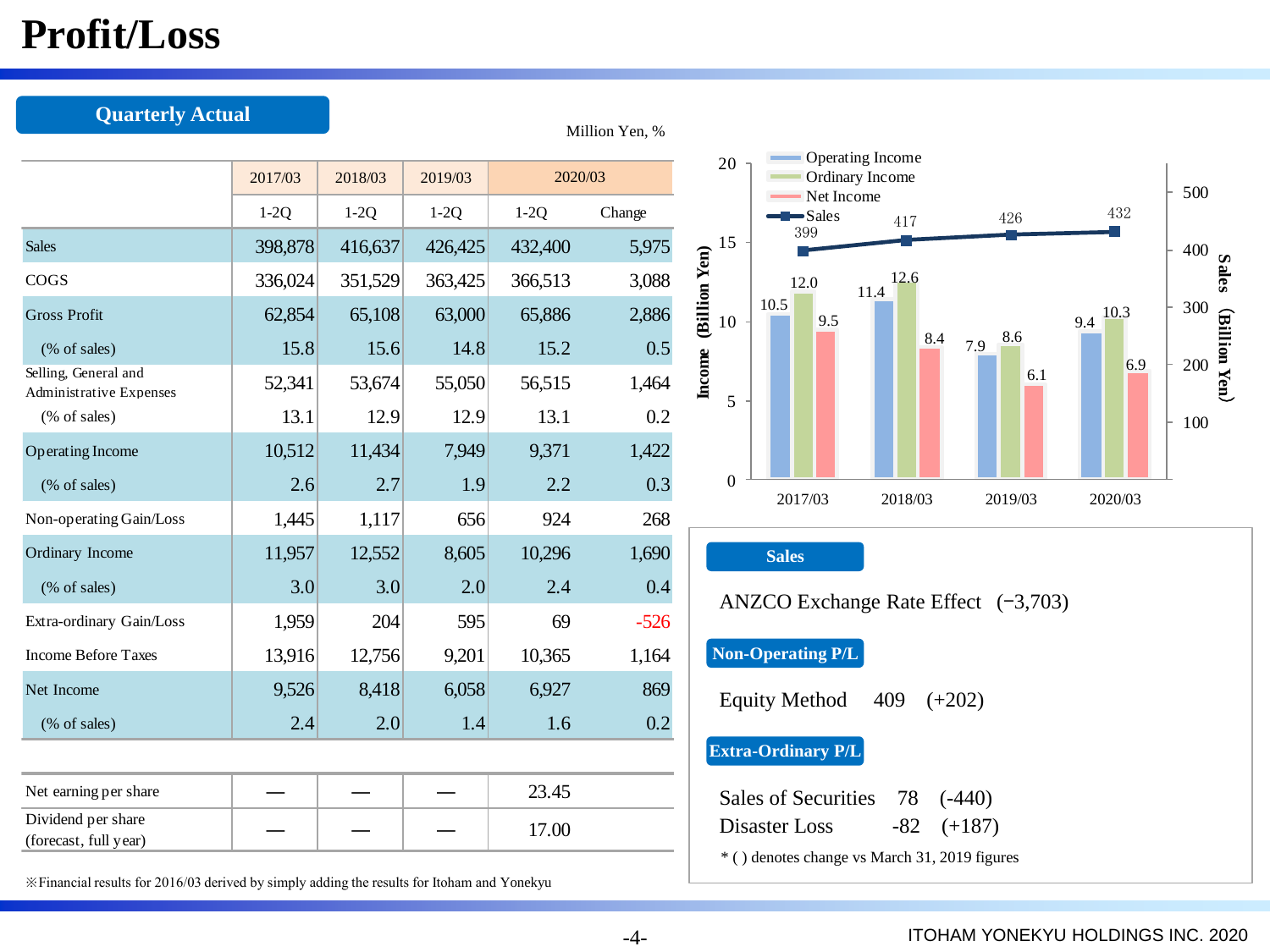### **Itemized Sales**

|                |         |         |         |         | Million Yen |                                      |         | $\%$   |
|----------------|---------|---------|---------|---------|-------------|--------------------------------------|---------|--------|
|                | 2017/03 | 2018/03 | 2019/03 | 2020/03 |             |                                      | 2020/03 |        |
|                |         |         |         |         |             |                                      | $1-2Q$  |        |
|                | $1-2Q$  | $1-2Q$  | $1-2Q$  | $1-2Q$  | Change      |                                      | Volume  | Amount |
|                |         |         |         |         |             | Ham/Sausage                          | 3.4     | 3.3    |
| <b>Sales</b>   | 398,878 | 416,637 | 426,425 | 432,400 | 5,975       | Processed Food                       | 0.8     | 2.1    |
|                |         |         |         |         |             | Meat                                 | 1.9     | 1.4    |
| Ham/Sausage    | 85,194  | 87,130  | 85,728  | 88,562  | 2,834       | Beef                                 | $-2.9$  | 0.1    |
|                |         |         |         |         |             | Pork                                 | 4.8     | 4.2    |
|                |         |         |         |         |             | Chicken                              | 7.1     | 5.2    |
| Processed Food | 58,607  | 61,832  | 66,124  | 67,530  | 1,406       | Others                               | $-4.7$  | $-5.4$ |
|                |         |         |         |         |             |                                      |         |        |
| Meat           | 247,551 | 258,923 | 261,869 | 265,621 | 3,752       | • For reference                      |         |        |
|                |         |         |         |         |             | Year on year changes excluding ANZCO |         |        |
| Others         | 7,525   | 8,753   | 12,705  | 10,688  | $-2,017$    |                                      |         |        |
|                |         |         |         |         |             |                                      |         | $\%$   |

### **Itemized Sales** *Year on Year Changes*

|                       | 2020/03 |        |  |  |
|-----------------------|---------|--------|--|--|
|                       | $1-2Q$  |        |  |  |
|                       | Volume  | Amount |  |  |
| Ham/Sausage           | 3.4     | 3.3    |  |  |
| <b>Processed Food</b> | 0.8     | 2.1    |  |  |
| Meat                  | 1.9     | 1.4    |  |  |
| Beef                  | $-2.9$  | 0.1    |  |  |
| Pork                  | 4.8     | 4.2    |  |  |
| Chicken               | 7.1     | 5.2    |  |  |
| Others                | $-4.7$  | $-5.4$ |  |  |

| $\bullet$ For reference              |  |
|--------------------------------------|--|
| Year on year changes excluding ANZCO |  |

|                | 2020/03 |        |
|----------------|---------|--------|
|                | $1-2Q$  |        |
|                | Volume  | Amount |
| Ham/Sausage    | 2.9     | 2.1    |
| Processed Food | 1.1     | 2.7    |
| <b>Meat</b>    | 4.6     | 2.9    |
| <b>Beef</b>    | 1.5     | 1.3    |
| Pork           | 4.8     | 4.2    |
| <b>Chicken</b> | 7.1     | 5.2    |
| Others         | $-4.3$  | $-3.7$ |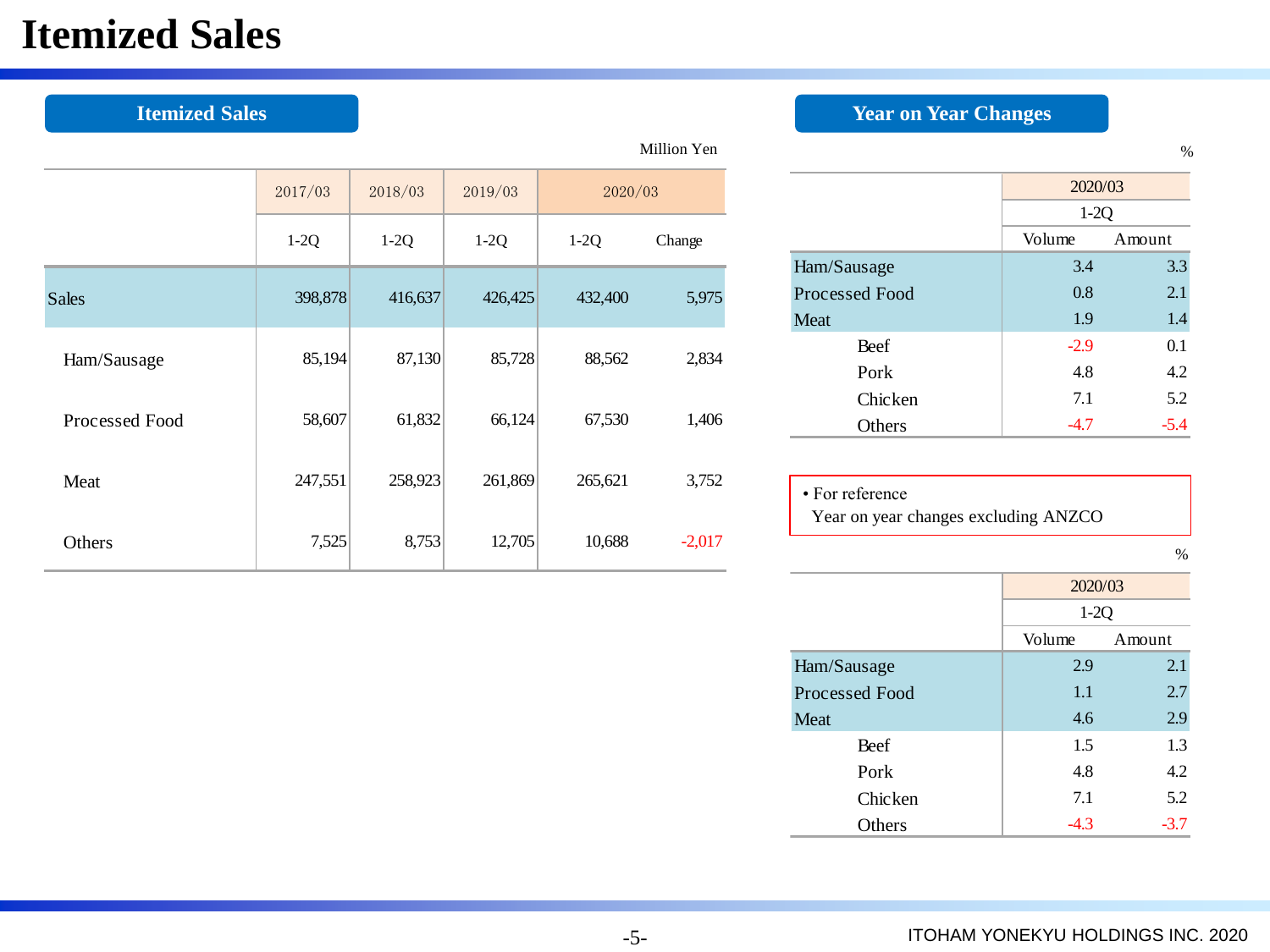### **Selling, General and Administrative Expenses**・

### **Non-Operating Gain / Loss**・**Extraordinary Gain / Loss**

Million Yen, %

**Selling, General and Administrative Expenses Non-operational Gain/Loss** 

Million Yen

|                                                        |         |         | Million Yen, % |
|--------------------------------------------------------|---------|---------|----------------|
|                                                        | 2019/03 | 2020/03 |                |
|                                                        | $1-2Q$  | $1-2Q$  | Change         |
| Sales                                                  | 426,425 | 432,400 | 5,975          |
| Selling, General and<br><b>Administrative Expenses</b> | 55,050  | 56,515  | 1,464          |
| % of Sales                                             | 12.9    | 13.1    | 0.2            |
| Labor Expenses                                         | 17,381  | 17,639  | 258            |
| Shipping / Handling                                    | 16,695  | 17,976  | 1,281          |
| Advertisement                                          | 3,615   | 3,873   | 258            |
| <b>Sales Fees</b>                                      | 2,657   | 2,590   | -67            |
| Packing                                                | 1,626   | 1,718   | 92             |
| Depreciation                                           | 807     | 889     | 82             |
| <b>Other Expenses</b>                                  | 12,266  | 11,828  | $-438$         |

|          | $VIIIIII$ $VII$ , $VII$ |                      |         |         | TATHIOIL LAT |
|----------|-------------------------|----------------------|---------|---------|--------------|
| 2020/03  |                         |                      | 2019/03 | 2020/03 |              |
|          | Change                  |                      | $1-2Q$  | $1-2Q$  | Change       |
| $\omega$ | 5,975                   | <b>Equity Method</b> | 207     | 409     | 202          |
|          |                         | Financing            | $-319$  | $-234$  | 85           |
| 15       | 1,464                   | Others               | 768     | 749     | $-19$        |
| 3.1      | 0.2                     | Non-Operational G/L  | 656     | 924     | 268          |

#### **Extraordinary Gain/Loss**

Million Yen

|                                           | 2019/03 |        | 2020/03 |
|-------------------------------------------|---------|--------|---------|
|                                           | $1-2Q$  | $1-2Q$ | Change  |
| Gain on sales of<br>investment securities | 518     | 78     | -440    |
| Others                                    | 76      | -9     | -85     |
| Extraordinary G/L                         | 595     |        | $-526$  |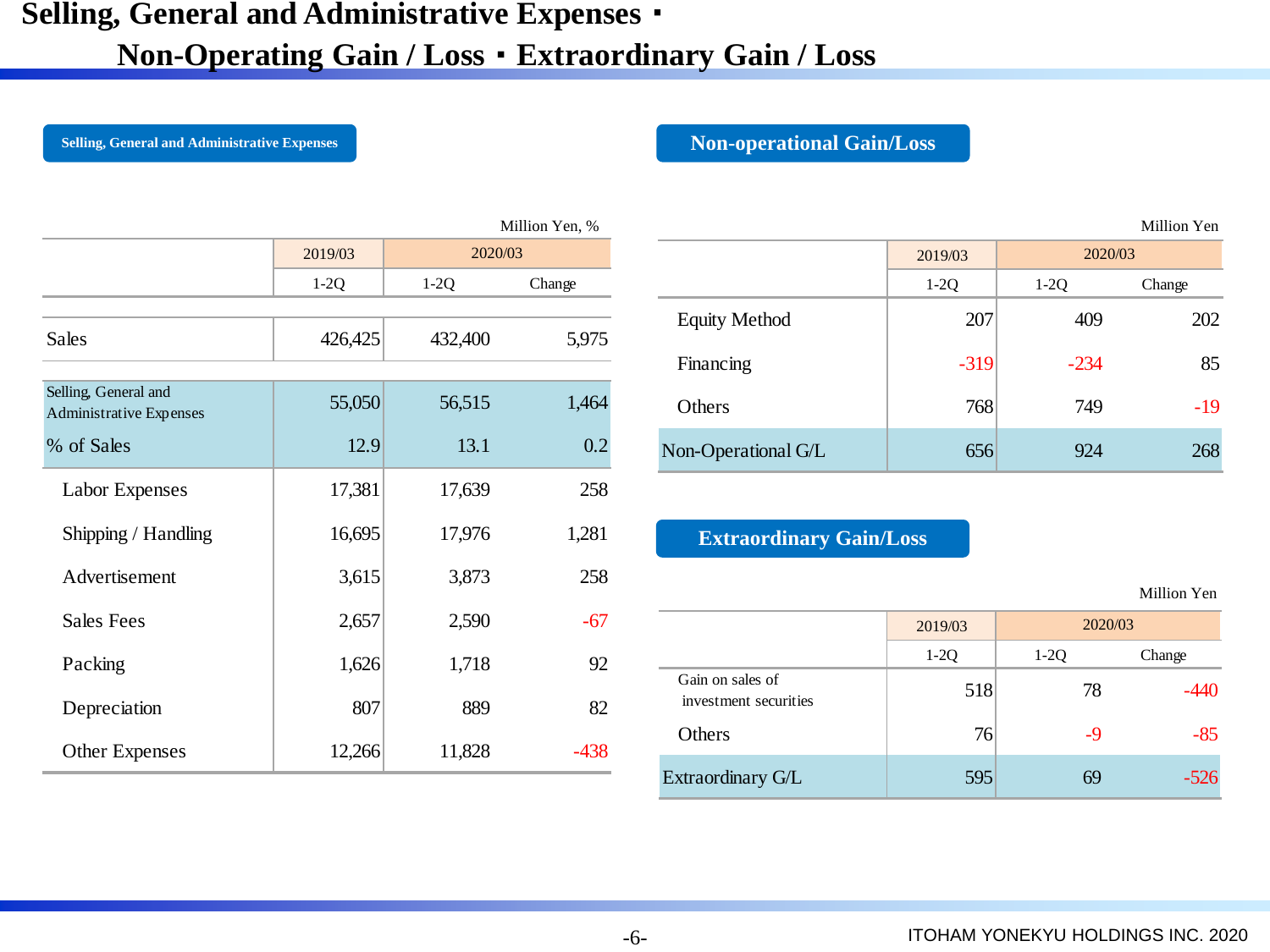### **Balance Sheet**

Million Yen

|                             | 2019/03<br>Year end | 2020/03<br>2Q | Change    |                                 | 2019/03<br>Year end | 2020/03<br>2Q | Change    |
|-----------------------------|---------------------|---------------|-----------|---------------------------------|---------------------|---------------|-----------|
| <b>Current Assets</b>       | 229,580             | 222,424       |           | -7,156 Total Liabilities        | 169,317             | 159,802       | $-9,515$  |
| Cash and Term Deposits      | 34,944              | 32,830        | $-2,114$  | <b>Current Liabilities</b>      | 139,456             | 127,800       | $-11,656$ |
| Receivables                 | 98,769              | 87,491        | $-11,277$ | <b>Fixed Liablilities</b>       | 29,861              | 32,002        | 2,141     |
| Inventories                 | 88,908              | 95,148        |           | 6.239 Net Assets                | 224,074             | 224,780       | 705       |
| <b>Other Current Assets</b> | 6,959               | 6,955         | -4        | Shareholder's equity            | 219,829             | 221,864       | 2,034     |
|                             |                     |               |           | Capital                         | 30,003              | 30,003        | $\Omega$  |
| <b>Fixed Assets</b>         | 163,812             | 162,158       | $-1,653$  | Capital Surplus                 | 96,301              | 96,267        | $-33$     |
| Tangible Assets             | 98,747              | 98,625        | $-121$    | <b>Retained Earning</b>         | 95,374              | 97,280        | 1,905     |
| Intangible Assets           | 24,199              | 23,386        | $-813$    | <b>Treasury Stock</b>           | $-1,849$            | $-1,687$      | 162       |
| Investments & Other Assets  | 40,865              | 40,145        | $-719$    | Other Comprehensive Income      | 2,935               | 1,570         | $-1,365$  |
|                             |                     |               |           | <b>Stock Acquisition Rights</b> | 139                 | 131           | $-8$      |
|                             |                     |               |           | Minority interests              | 1,169               | 1,214         | 44        |
| <b>Total Assets</b>         | 393,392             | 384,582       |           | -8,810 Liability and Net Assets | 393,392             | 384,582       | $-8,810$  |

|                            | 2019/03<br>Year end | 2020/03<br><b>20</b> | Change        | <b>Assets</b>    | <b>Receivables</b>          | <b>Change/Billion Yen</b><br>$: -11.3$                       |
|----------------------------|---------------------|----------------------|---------------|------------------|-----------------------------|--------------------------------------------------------------|
| Debt with Interes          | 60,425              | 54,407               | $-6,018$      |                  | <b>Inventories</b>          | 6.2<br>: +                                                   |
| $D/E$ Ratio $(\%)$         | 27.1                | 24.4                 | $-2.8$        |                  | <b>Tangible Assets</b>      | 0.1<br>—                                                     |
| Shareholder's equity       | 222,765             | 223,434              | 668           | <b>Liability</b> |                             |                                                              |
| Capital to Asset Ratio (%) | 56.6                | 58.1                 | $1.5^{\circ}$ |                  | <b>Trade notes/Payables</b> | <b>Change/Billion Yen</b><br>0.8<br>$\overline{\phantom{m}}$ |
|                            |                     |                      |               |                  | <b>Short Term Debts</b>     | 5.9                                                          |

**Net Assets**

| <valuation conversion=""> Change/Billion Yen</valuation> |          |
|----------------------------------------------------------|----------|
| <b>Securities</b>                                        | $: -0.7$ |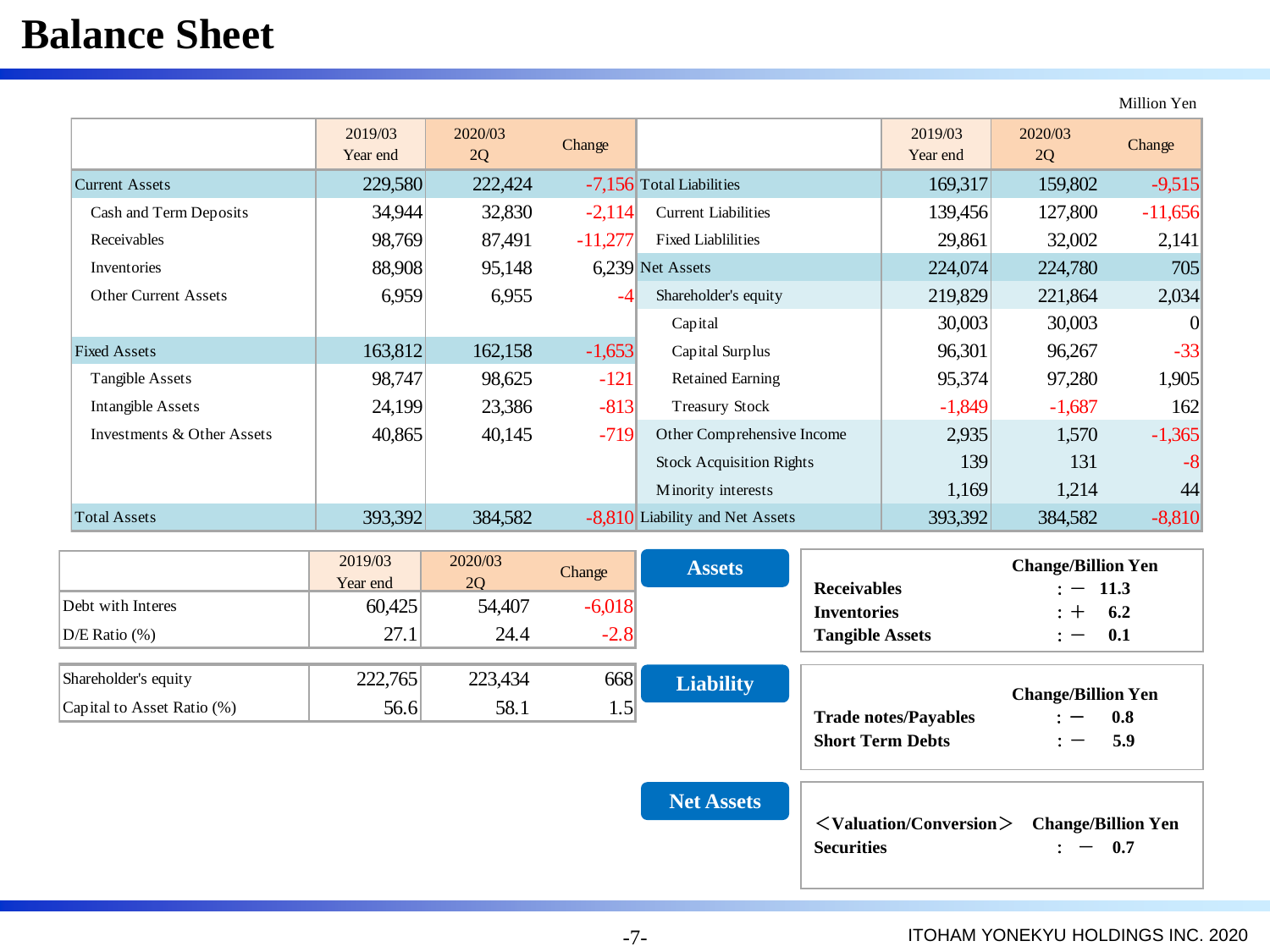### **Cash Flow Statement**

|                                     |           |           | Million Yen |                                     |                         |                           |                     |
|-------------------------------------|-----------|-----------|-------------|-------------------------------------|-------------------------|---------------------------|---------------------|
|                                     | 2019/03   | 2020/03   |             |                                     | CF Operation            |                           |                     |
|                                     | $1-2Q$    | $1-2Q$    | Change      | $12\,$                              | CF Invetments<br>$-FCF$ | 11.0<br>8.8               |                     |
| <b>OCash Flow from Operation</b>    | $-9,360$  | 10,970    | 20,330      | 9<br>6                              |                         |                           |                     |
| <b>Income Before Taxes</b>          | 9,201     | 10,365    | 1,164       | $\ensuremath{\mathfrak{Z}}$         |                         |                           |                     |
| Depreciation                        | 4,545     | 5,324     | 779         | $\mathbf{0}$<br>$-3$                |                         |                           |                     |
| Change in Recievables               | $-9,339$  | 10,885    | 20,224      | <b>Amount (Billion Yen)</b><br>$-6$ | $-6.0$                  | $-2.2$                    |                     |
| Change in Inventory                 | $-14,553$ | $-6,876$  | 7,677       | $-9$                                | $-9.4$                  |                           |                     |
| Change in Payables                  | 8,660     | $-529$    | $-9,189$    | $-12$<br>$-15$                      |                         |                           |                     |
| Others                              | $-7,874$  | $-8,199$  | $-325$      | $-18$                               | $-15.4$                 |                           |                     |
| @Cash Flow from Investments         | $-6,037$  | $-2,185$  | 3,852       |                                     | 2019/03                 | 2020/03                   |                     |
| <b>@Cash Flow from Financing</b>    | 5,013     | $-10,548$ | $-15,561$   | <b>Depreciation</b>                 |                         | <b>Billion Yen</b>        | (2019/03)           |
|                                     |           |           |             |                                     | $1-2Q$<br>Full Year     | 5.3<br>10.8               | (4.5)<br>(9.8)      |
| <b>4</b> Ending Cash and Securities | 20,143    | 32,528    | 12,385      |                                     |                         |                           |                     |
| $①+②$ FCF                           | $-15,398$ | 8,784     | 24,182      | <b>Capital Expenditure</b>          | $1-2Q$                  | <b>Billion Yen</b><br>5.0 | (2019/03)<br>(10.9) |
|                                     |           |           |             |                                     | Full Year               | 11.8                      | (20.6)              |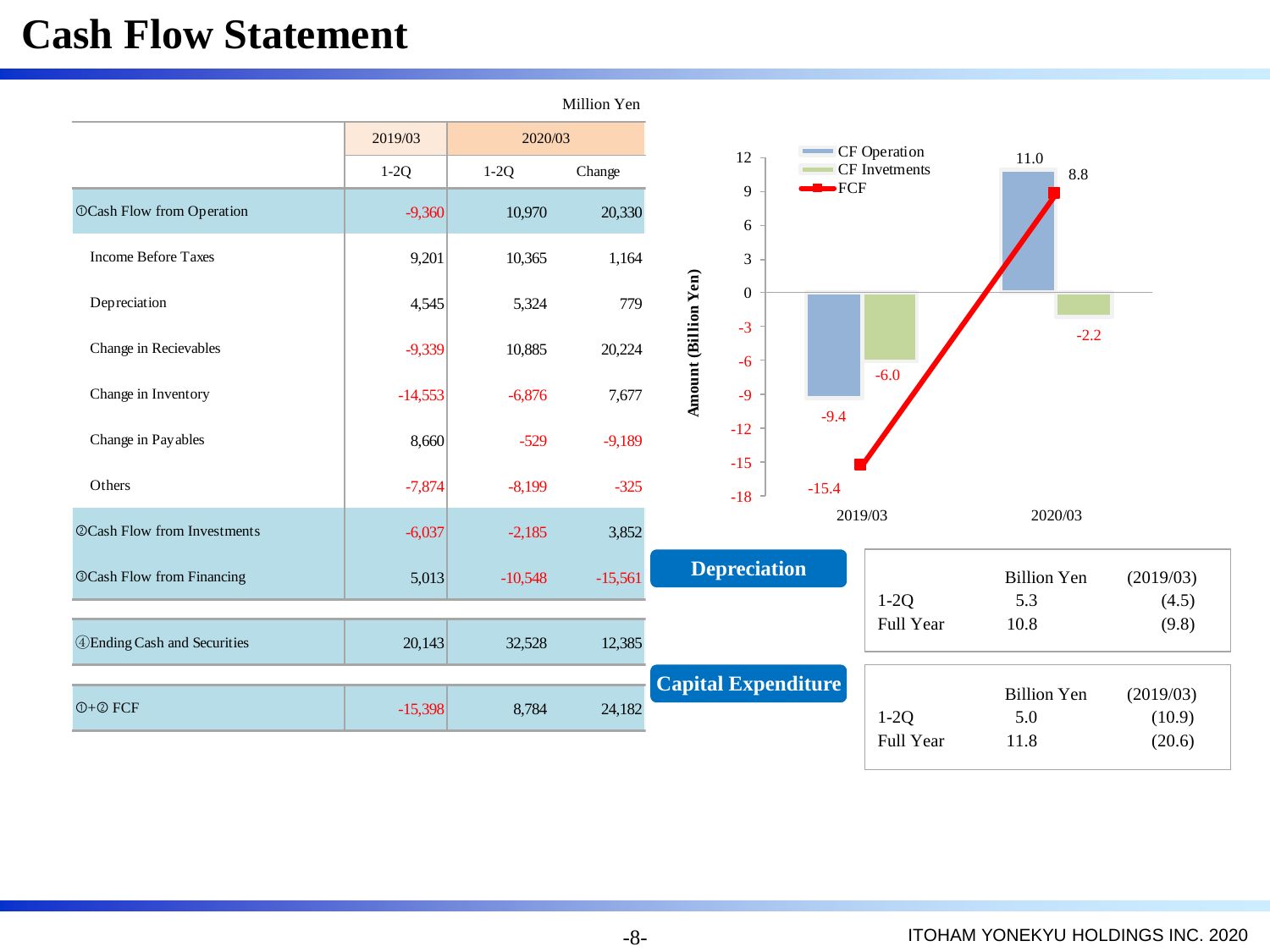### **Segment Information**

|                       |              |         |         | Million Yen, % |
|-----------------------|--------------|---------|---------|----------------|
|                       |              | 2019/03 | 2020/03 |                |
|                       |              | $1-20$  | $1-2O$  | Change         |
| <b>Processed Food</b> | Sales        | 142,562 | 146,396 | 3,834          |
| Division              | Op Income    | 3,645   | 3,678   | 32             |
|                       | % Sales      | 2.6     | 2.5     | $-0.1$         |
| <b>Meat Division</b>  | <b>Sales</b> | 281,779 | 283,924 | 2,144          |
|                       | Op Income    | 4,715   | 6,104   | 1,388          |
|                       | % Sales      | 1.7     | 2.1     | 0.4            |
| Others                | <b>Sales</b> | 2,083   | 2,079   | -4             |
|                       | Op Income    | 91      | 150     | 58             |
| Consolidation Adj     | Op Income    | $-503$  | $-561$  | $-58$          |
| Consolidated          | Sales        | 426,425 | 432,400 | 5,975          |
|                       | Op Income    | 7,949   | 9.371   | 1,422          |
|                       | % Sales      | 1.9     | 2.2     | 0.3            |



### **Semi-annual Actual**

Million Yen, %

|                   |              |         | $2020/03$ Forecast (Updated 11/6) |             |         |            |              |             |         |            |              |             |         |  |
|-------------------|--------------|---------|-----------------------------------|-------------|---------|------------|--------------|-------------|---------|------------|--------------|-------------|---------|--|
|                   |              |         |                                   | $1-2Q$      |         |            | $3-40$       |             |         | Year       |              |             |         |  |
|                   |              | Actual  | F'cast 8/2                        | vs Original | vs 2019 | Rev $11/6$ | F'cast $8/2$ | vs Original | vs 2019 | Rev $11/6$ | F'cast $8/2$ | vs Original | vs 2019 |  |
| Processed Food    | <b>Sales</b> | 146,396 | 146,700                           | $-304$      | 3,834   | 153,604    | 153,300      | 304         | 4,227   | 300,000    | 300,000      | $\Omega$    | 8,061   |  |
| Division          | Op Income    | 3,678   | 3,700                             | $-22$       | 32      | 4,022      | 4,000        | 22          | $-247$  | 7,700      | 7,700        |             | $-214$  |  |
|                   | % Sales      | 2.5     | 2.5                               | $-0$        | $-0.1$  | 2.6        | 2.6          | 0.0         | $-0.2$  | 2.6        | 2.6          | 0.0         | $-0.1$  |  |
| Meat Division     | Sales        | 283,924 | 291,000                           | $-7,076$    | 2,144   | 276,576    | 284,500      | $-7,924$    | 3,779   | 560,500    | 575,500      | $-15,000$   | 5,924   |  |
|                   | Op Income    | 6,104   | 6,800                             | $-696$      | 1,388   | 5,096      | 4,400        | 696         | 2,447   | 11,200     | 11,200       | $\theta$    | 3,836   |  |
|                   | % Sales      | 2.1     | 2.3                               | $-0$        | 0.4     | 1.8        | 1.5          | 0.3         | 0.9     | 2.0        | 1.9          | 0.1         | 0.7     |  |
| Others            | <b>Sales</b> | 2,079   | 2,300                             | $-221$      | -4      | 2,421      | 2,200        | 221         | 298     | 4,500      | 4,500        |             | 294     |  |
|                   | Op Income    | 150     | $\left  \right $                  | 150         | 58      | $-50$      | 100          | $-150$      | $-83$   | 100        | 100          |             | $-24$   |  |
| Consolidation Adj | Op Income    | $-561$  | $-500$                            | $-61$       | $-58$   | $-439$     | $-500$       | 61          | $-34$   | $-1,000$   | $-1,000$     |             | $-92$   |  |
| Consolidated      | <b>Sales</b> | 432,400 | 440,000                           | $-7,600$    | 5,975   | 432,600    | 440,000      | $-7,400$    | 8,304   | 865,000    | 880,000      | $-15,000$   | 14,279  |  |
|                   | Op Income    | 9,371   | 10,000                            | $-629$      | 1,422   | 8,629      | 8,000        | 629         | 2,084   | 18,000     | 18,000       |             | 3,506   |  |
|                   | % Sales      | 2.2     | 2.3                               | -0          | 0.3     | 2.0        | 1.8          | 0.2         | 0.5     | 2.1        | 2.0          | 0.0         | 0.4     |  |

※Sales for each segment are sales amount to outside customers.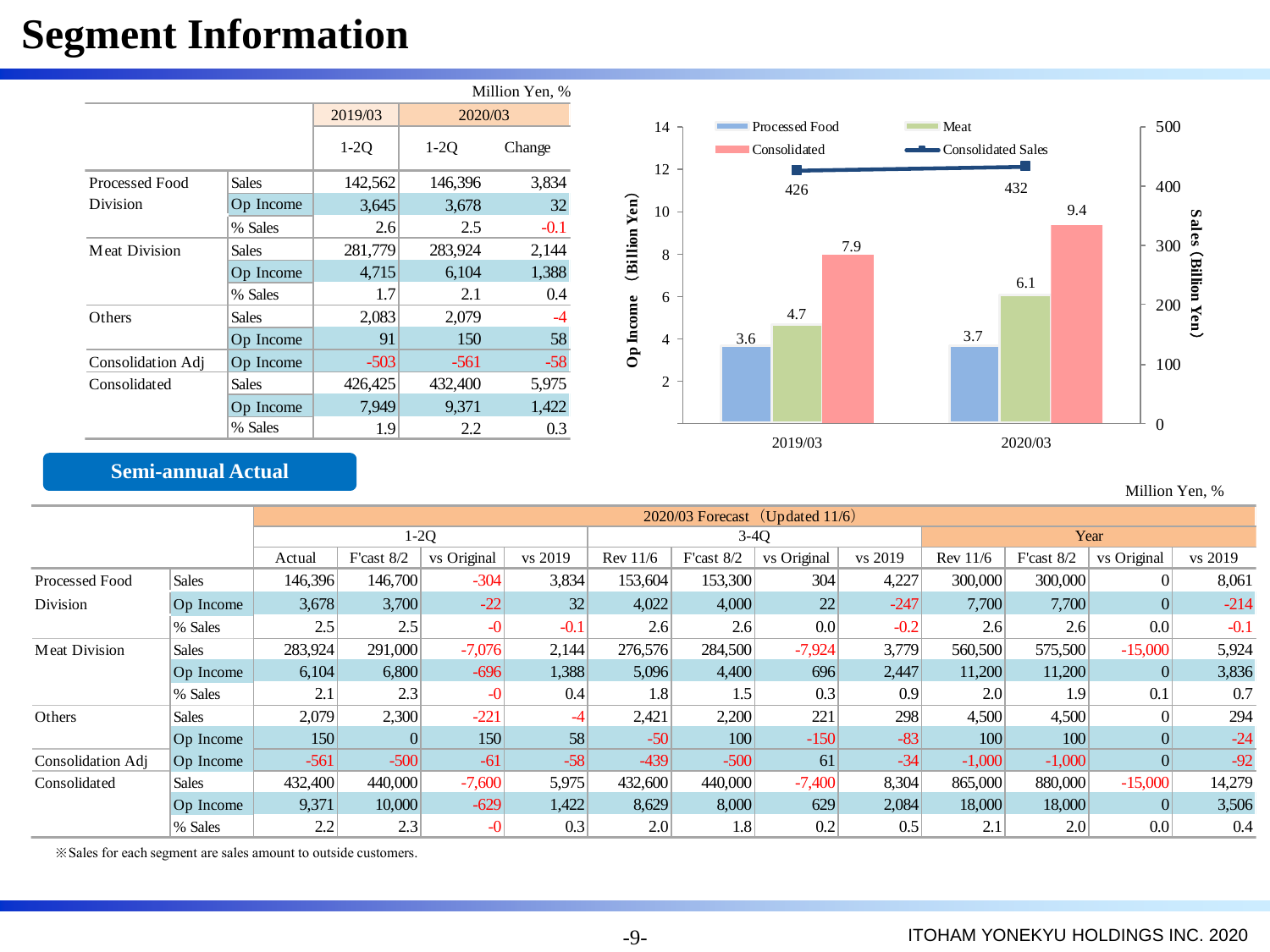**Segment Information Second Quarter Year Ending March 31, 2020**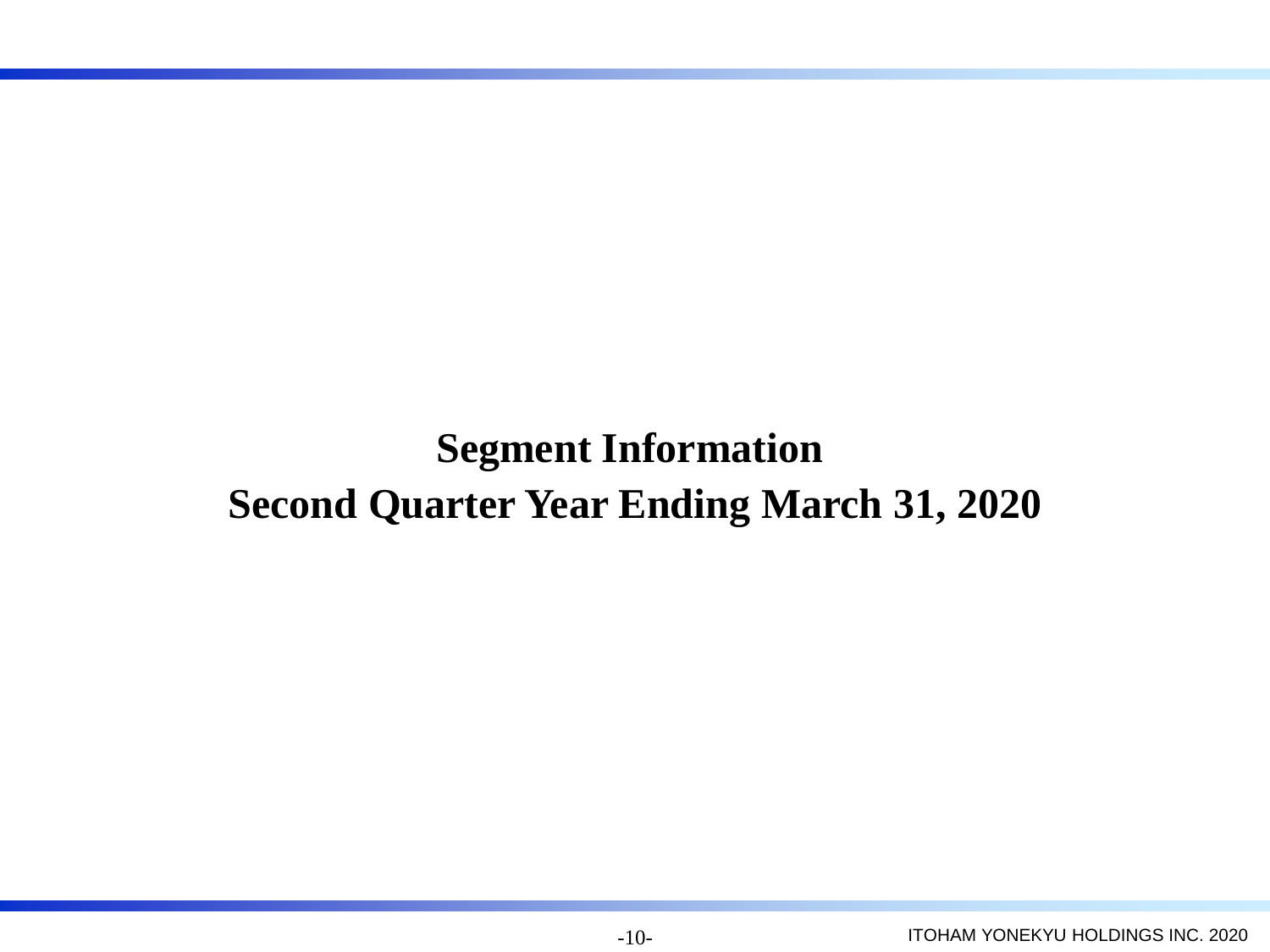## **Processed Food Division Results** ①





Million Yen

|                            |        | $1-2Q$           |                |         |              |                |
|----------------------------|--------|------------------|----------------|---------|--------------|----------------|
|                            | Actual | F'cast $8/2$     | Change         | Rev11/6 | F'cast $8/2$ | Change         |
| 2019/03 Operating Income   | 3,645  | 3,645            | $\overline{0}$ | 7,914   | 7,914        | $\overline{0}$ |
| <b>Ingredient Costs</b>    | 350    | $50$             | 300            | $-350$  | $-1,200$     | 850            |
| Sales Volume, Gross Margin | $-500$ | $\boldsymbol{0}$ | $-500$         | $-500$  | 700          | $-1,200$       |
| Depreciation Expenses      | $-350$ | $-250$           | $-100$         | $-300$  | $-250$       | $-50$          |
| <b>Cost Reduction</b>      | 250    | 250              | $\mathbf{0}$   | 550     | 500          | 50             |
| Others                     | 283    | 5                | 278            | 386     | 36           | 350            |
| 2020/03 Operating Income   | 3,678  | 3,700            | $-23$          | 7,700   | 7,700        | $\overline{0}$ |
| Change                     | 32     | 55               | $-23$          | $-214$  | $-214$       | $\overline{0}$ |
|                            |        |                  |                |         |              |                |



※Sales for each segment are sales amount to outside customers

-11-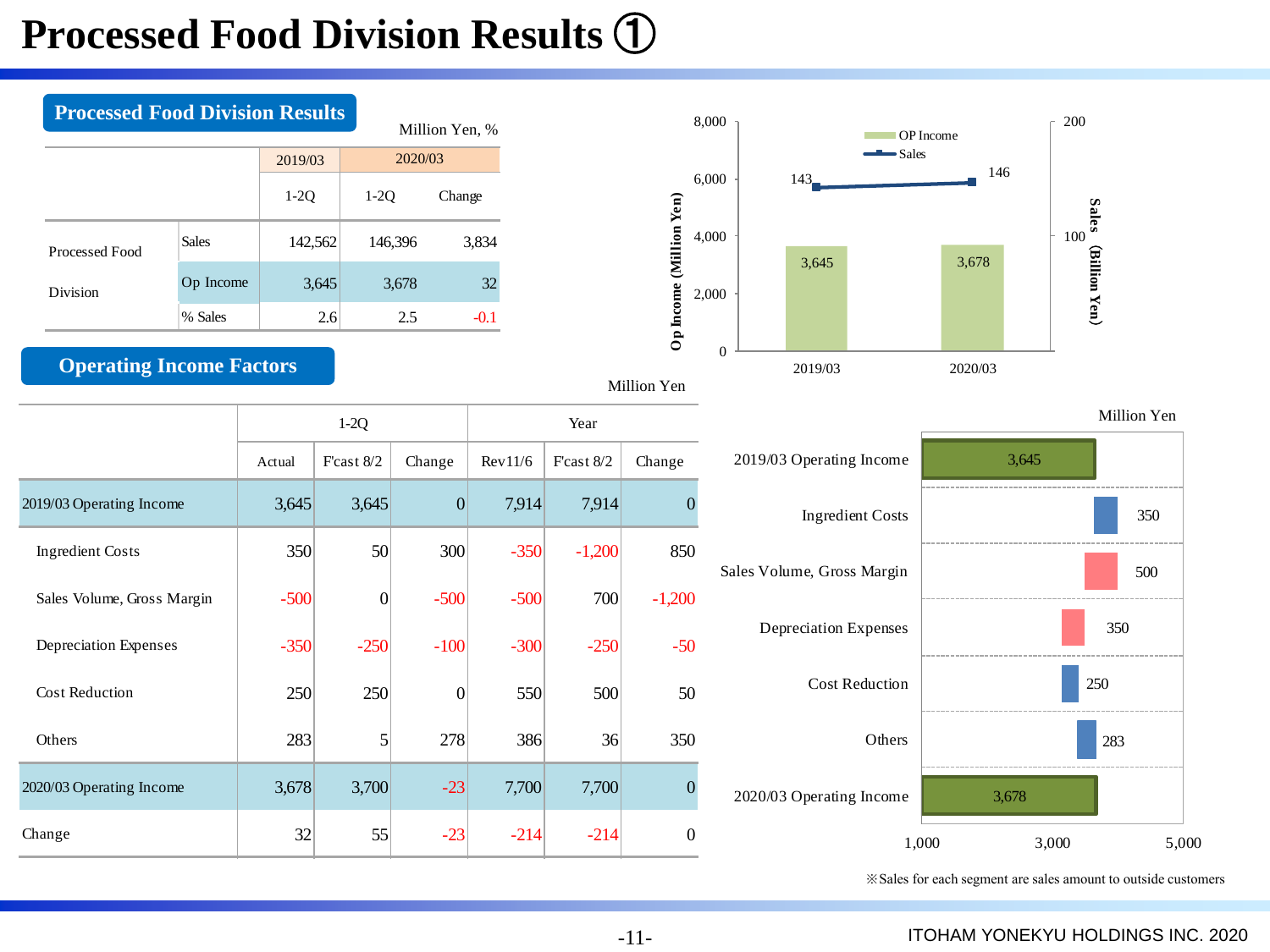## **Processed Food Division Results** ②

|                            | <b>Second Quarter Year Ending March 31, 2020</b>                                                                                                                                                                                                                                                                                                                                                                                                                                                                      |                                                                                                                    | <b>Forecast Year Ending March 31, 2020</b>                                                                                                                                                                                                                                                                                                                                                                                                                                                                                                                                                |                                                                                     |
|----------------------------|-----------------------------------------------------------------------------------------------------------------------------------------------------------------------------------------------------------------------------------------------------------------------------------------------------------------------------------------------------------------------------------------------------------------------------------------------------------------------------------------------------------------------|--------------------------------------------------------------------------------------------------------------------|-------------------------------------------------------------------------------------------------------------------------------------------------------------------------------------------------------------------------------------------------------------------------------------------------------------------------------------------------------------------------------------------------------------------------------------------------------------------------------------------------------------------------------------------------------------------------------------------|-------------------------------------------------------------------------------------|
| <b>Market Factor</b>       | <b>Raw Materials</b><br><b>Supplementary Materials</b><br><b>Utilities</b><br>Logistics Expenses<br>Ham and Sausage Domestic Distribution<br>(domestic and imported) (April-August 2019, year on year<br>comparison) (Processed meat distribution survey)<br>Growth rate of expenditure on processed<br>foods (Family Income and Expenditure Survey,<br>Ministry of Internal Affairs and Communications)<br>(Expenditure per household, nominal rate of change, year<br>on year comparison) April-August 2019 average | $+700$ Mil. Yen<br>$+100$ Mil. Yen<br>$-50$ Mil. Yen<br>$-400$ Mil. Yen<br>$+0.4%$<br>$+5.4%$                      | Raw Materials/Other Costs<br><b>Supplementary Materials</b><br><b>Utilities</b><br>Logistics Expenses<br>$+2.9\%$                                                                                                                                                                                                                                                                                                                                                                                                                                                                         | $+150$ Mil. Yen<br>$+100$ Mil. Yen<br>$+200$ Mil. Yen<br>$-800$ Mil. Yen<br>$+2.3%$ |
| <b>Business Strategy</b>   | $+2.9\%$<br>Volume<br>Ham/Sausage<br>$+1.1\%$<br>Volume<br>Processed Food<br>* Main products (Amount)<br>The GRAND Alt-Bayern<br>$(1Q: +1.1\% 2Q: +1.0\%)$<br>Asano Fresh Loin Ham<br>$(1Q: 5.0\% 2Q: +7.2\%)$<br>Gotenba Kogen Arabiki Pork<br>$(1Q: +6.1\% 2Q: +1.3\%)$<br><b>GENKEI</b> bacon block<br>$(1Q: +5.3\% 2Q: +3.1\%)$<br>Chilled Pizza<br>$(1Q: +4.9\% 2Q: +3.6\%)$                                                                                                                                     | Amount $+2.1\%$<br>$+2.7%$<br>Amount<br>* excludes ANZCO<br>$+0.1\%$<br>$+6.1\%$<br>$+3.7\%$<br>$+4.2%$<br>$+4.2%$ | Volume<br>Ham/Sausage<br>$+1.3%$<br>Volume<br>Processed Food<br>· Improvement of production line operation rate<br>• Introduce long, double continuous production line at<br>Tokyo *Operational from June 2018<br>Bolster pizza and snack production at Toride<br>*Operational from June 2018<br>• Concentrate on types of chicken products for salads at<br>Toyohashi *Operational from October 2018<br>· Expand lineup of processed foods (cooked items,<br>microwaveable items, frozen foods, etc.)<br>Strengthen sales of commercial products for dining out<br>Enhance healthy items | Amount<br>$+2.7%$<br>Amount<br>* excludes ANZCO                                     |
| <b>Capital Expenditure</b> | $2,600$ Mil. Yen                                                                                                                                                                                                                                                                                                                                                                                                                                                                                                      |                                                                                                                    | $6,700$ Mil. Yen                                                                                                                                                                                                                                                                                                                                                                                                                                                                                                                                                                          |                                                                                     |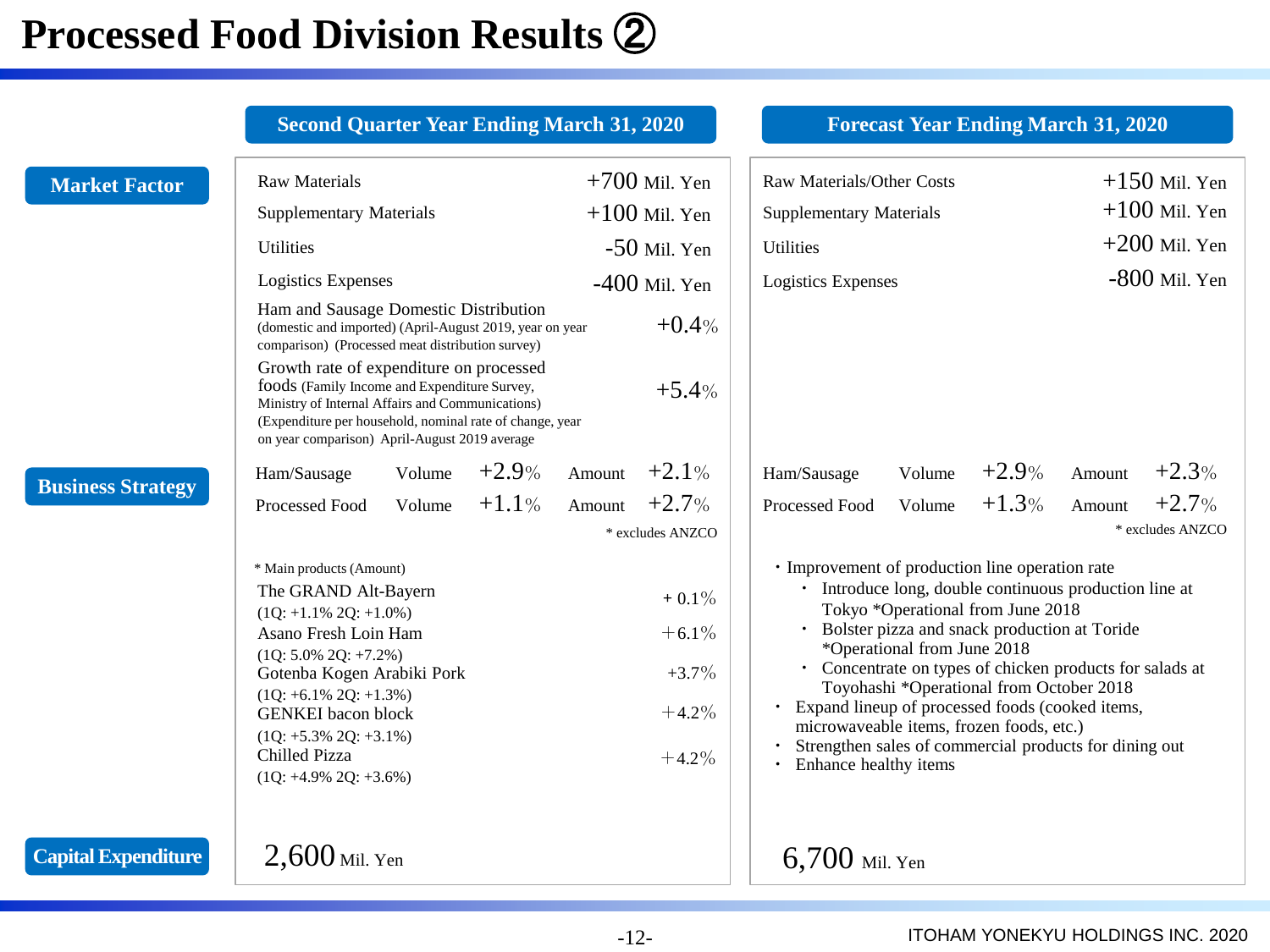## **Meat Division Results** ①

|                      | <b>Meat Food Division Results</b> |         |         |        |  |  |  |  |
|----------------------|-----------------------------------|---------|---------|--------|--|--|--|--|
|                      |                                   | 2019/03 | 2020/03 |        |  |  |  |  |
|                      |                                   | $1-2Q$  | $1-2Q$  | Change |  |  |  |  |
| <b>Meat Division</b> | <b>Sales</b>                      | 281,779 | 283,924 | 2,144  |  |  |  |  |
|                      | Op Income                         | 4,715   | 6,104   | 1,388  |  |  |  |  |
|                      | % Sales                           | 1.7     | 2.1     | 0.4    |  |  |  |  |

### **Operating Income Factors**





|                          |          | $1-2Q$          |                | Year         |                 |                  |  |  |
|--------------------------|----------|-----------------|----------------|--------------|-----------------|------------------|--|--|
|                          | Actual   | $F$ 'cast $8/2$ | Change         | Updated 11/6 | $F$ 'cast $8/2$ | Change           |  |  |
| 2018/03 Operating Income | 4,715    | 4,715           | $\overline{0}$ | 7,364        | 7,364           | $\mathbf{0}$     |  |  |
| Sales Volume             | 400      | 600             | $-200$         | 850          | 1,200           | $-350$           |  |  |
| Gross Margin             | $-1,550$ | $-450$          | $-1,100$       | $-450$       | $-100$          | $-350$           |  |  |
| Overseas Operation       | 3,000    | 2,400           | 600            | 4,200        | 3,600           | 600              |  |  |
| <b>Animal Production</b> | $-150$   | $-150$          | $\overline{0}$ | $-150$       | $-200$          | 50               |  |  |
| Depreciation Expenses    | $-300$   | $-300$          | $\overline{0}$ | $-600$       | $-600$          | $\boldsymbol{0}$ |  |  |
| Others                   | $-11$    | $-15$           | 4              | $-14$        | $-64$           | 50               |  |  |
| 2019/03 Operating Income | 6,104    | 6,800           | $-697$         | 11,200       | 11,200          | $\overline{0}$   |  |  |
| Change                   | 1,388    | 2,085           | $-697$         | 3,836        | 3,836           | $\boldsymbol{0}$ |  |  |





#### ITOHAM YONEKYU HOLDINGS INC. 2020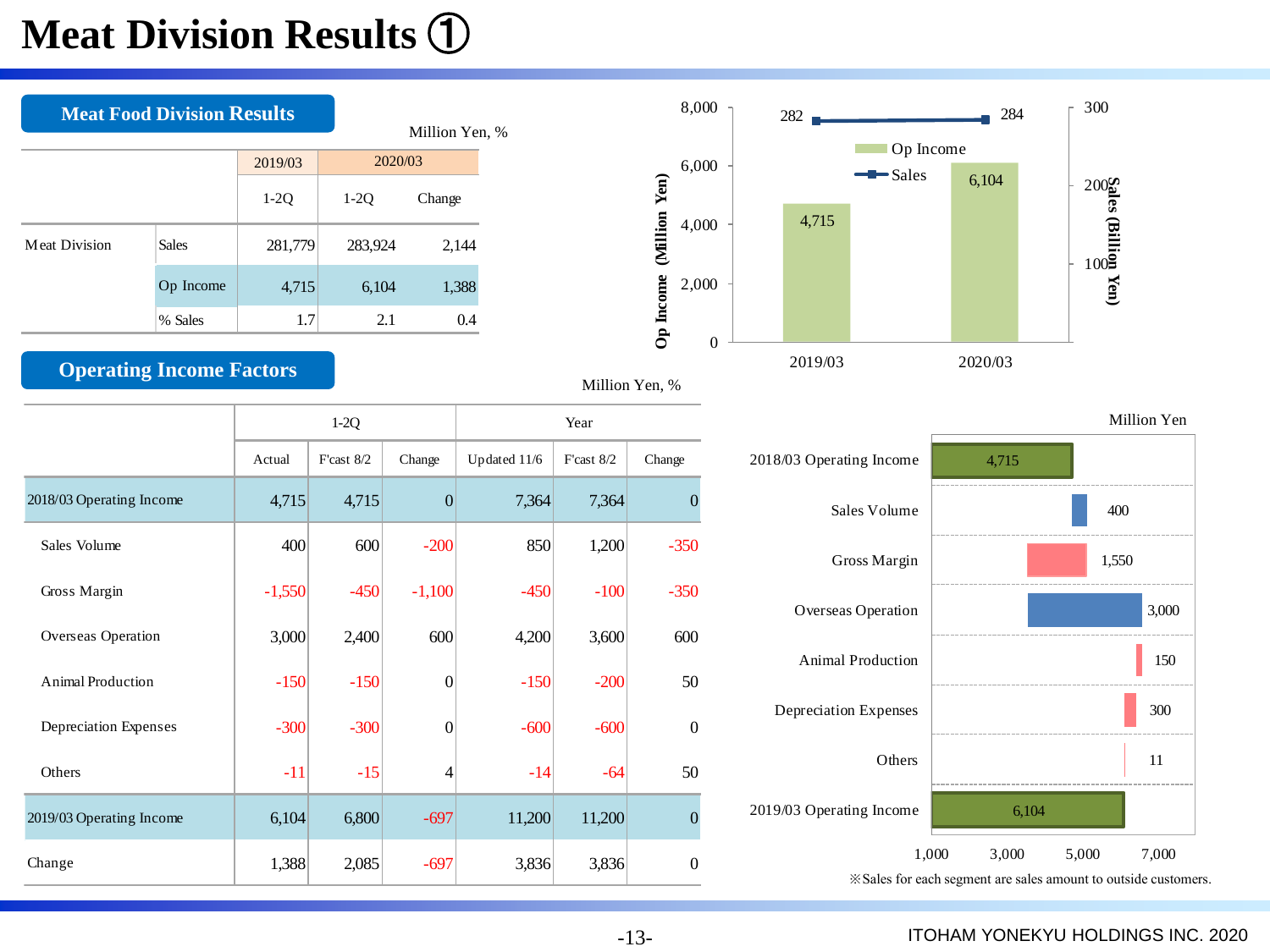## **Meat Division Results** ②

|                            | <b>Second Quarter Year Ending March 31, 2020</b>                                                            |        |                                 |                      |                                                                                                                                                                                                                                                                                                                                                                                                                                                                                      | <b>Forecast Year Ending March 31, 2020</b> |        |                             |
|----------------------------|-------------------------------------------------------------------------------------------------------------|--------|---------------------------------|----------------------|--------------------------------------------------------------------------------------------------------------------------------------------------------------------------------------------------------------------------------------------------------------------------------------------------------------------------------------------------------------------------------------------------------------------------------------------------------------------------------------|--------------------------------------------|--------|-----------------------------|
| <b>Market Factor</b>       | Domestic Beef Market<br>(Wagyu A3)                                                                          |        |                                 | $2,051 (+32)$ yen/kg | Domestic Beef Market<br>(Wagyu A3)                                                                                                                                                                                                                                                                                                                                                                                                                                                   |                                            |        | $2,088$ (-15) yen/kg        |
|                            | <b>Domestic Pork Market</b><br>(Kanto 3 Market Ave.)                                                        |        |                                 | 530 $(-4)$ yen/kg    | <b>Domestic Pork Market</b><br>(Kanto 3 Market Ave.)                                                                                                                                                                                                                                                                                                                                                                                                                                 |                                            |        | $510 (+29)$ yen/kg          |
|                            | Domestic Chicken Market<br>(Breast/Thigh added value)                                                       |        |                                 | 789 (-50) yen/kg     | Domestic Chicken Market<br>(Breast/Thigh added value)                                                                                                                                                                                                                                                                                                                                                                                                                                |                                            |        | 824 (-37) yen/kg            |
|                            | * Actual April - September results for each market. Figures in parentheses<br>denote previous year's figure |        |                                 |                      |                                                                                                                                                                                                                                                                                                                                                                                                                                                                                      |                                            |        |                             |
|                            | <b>Beef Marketed Volume</b><br>$(Apr-Aug2019)$                                                              |        |                                 | $+0.6%$              |                                                                                                                                                                                                                                                                                                                                                                                                                                                                                      |                                            |        |                             |
|                            | Pork Marketed Volume<br>$(Apr-Aug2019)$                                                                     |        |                                 | $-3.4%$              |                                                                                                                                                                                                                                                                                                                                                                                                                                                                                      |                                            |        |                             |
|                            | Chicken Marketed Volume<br>$(Apr-Aug2019)$<br>* Portioned meat basis excluding meat for processed products  |        |                                 | $+0.7%$              |                                                                                                                                                                                                                                                                                                                                                                                                                                                                                      |                                            |        |                             |
| <b>Business Strategy</b>   | Beef                                                                                                        | Volume | $+1.5\%$ Amount                 | $+1.3%$              | Beef                                                                                                                                                                                                                                                                                                                                                                                                                                                                                 | Volume $+1.6\%$                            | Amount | $+1.5%$                     |
|                            | Pork                                                                                                        |        | Volume $+4.8\%$ Amount          | $+4.2%$              | Pork                                                                                                                                                                                                                                                                                                                                                                                                                                                                                 | Volume $+4.7\%$                            | Amount | $+4.2%$                     |
|                            | Chicken                                                                                                     |        | Volume $+7.1\%$ Amount $+5.2\%$ | * excludes ANZCO     | Chicken                                                                                                                                                                                                                                                                                                                                                                                                                                                                              | Volume $+7.2\%$                            | Amount | $+5.5%$<br>* excludes ANZCO |
|                            |                                                                                                             |        |                                 |                      | · Improve quality and strengthen proposal capabilities by<br>augmenting equipment in upstream fields<br>· Stage 2 expansion at Yonekyu Oishii Tori<br>*Started in October, 2018<br>• Increase capacity at Sankyo Meats pork line<br>· Strengthen ties with contract farms<br>· Strengthen branded meat strategy<br>· Expand ANZCO Foods products and strengthen profit and<br>loss management<br>· Promote export business using overseas bases<br>· Alliances with overseas packers |                                            |        |                             |
| <b>Capital Expenditure</b> | $2,100$ Mil. Yen                                                                                            |        |                                 |                      | $4,100$ Mil. Yen                                                                                                                                                                                                                                                                                                                                                                                                                                                                     |                                            |        |                             |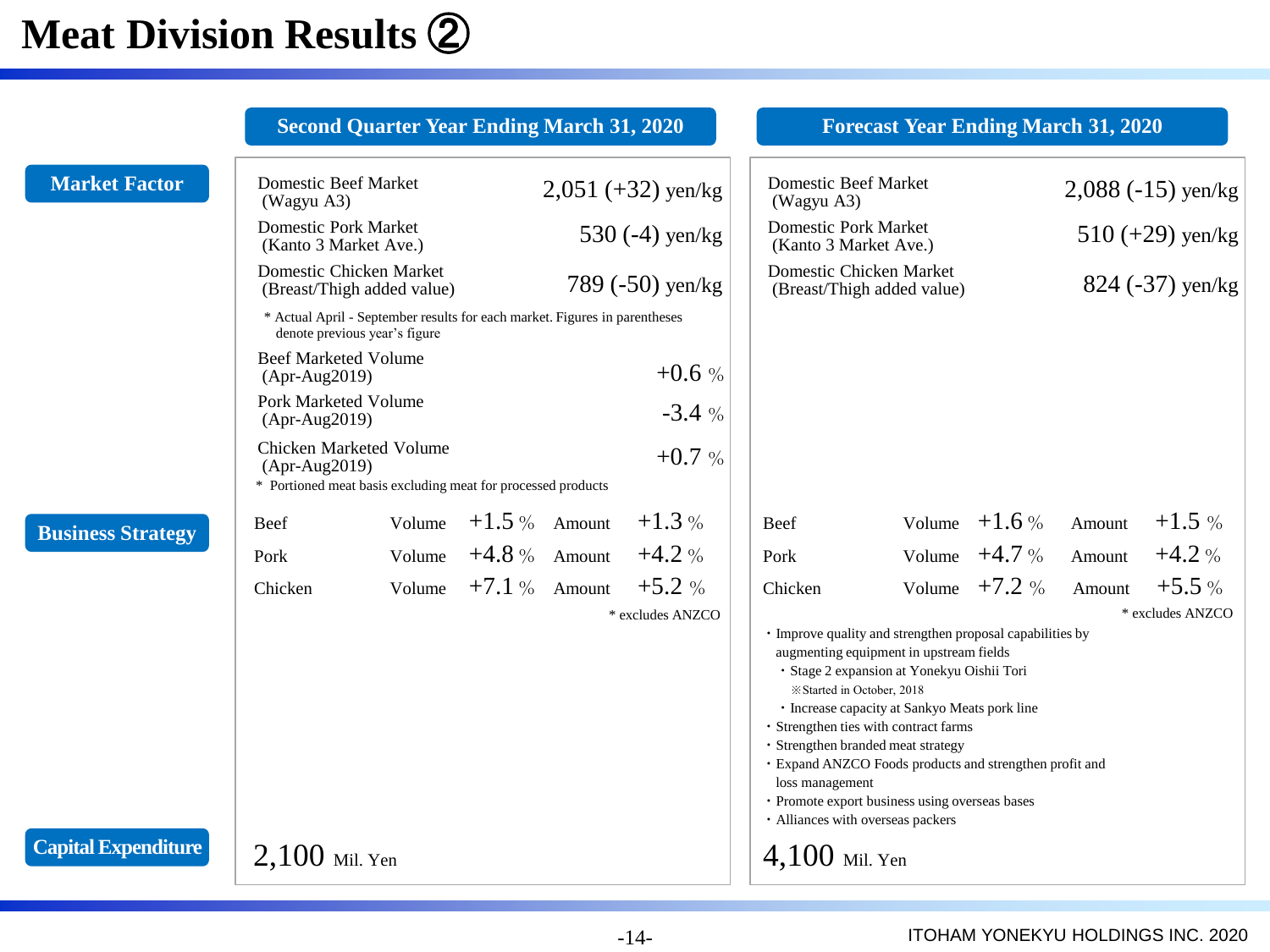### **Forecast Year Ending March 31, 2020**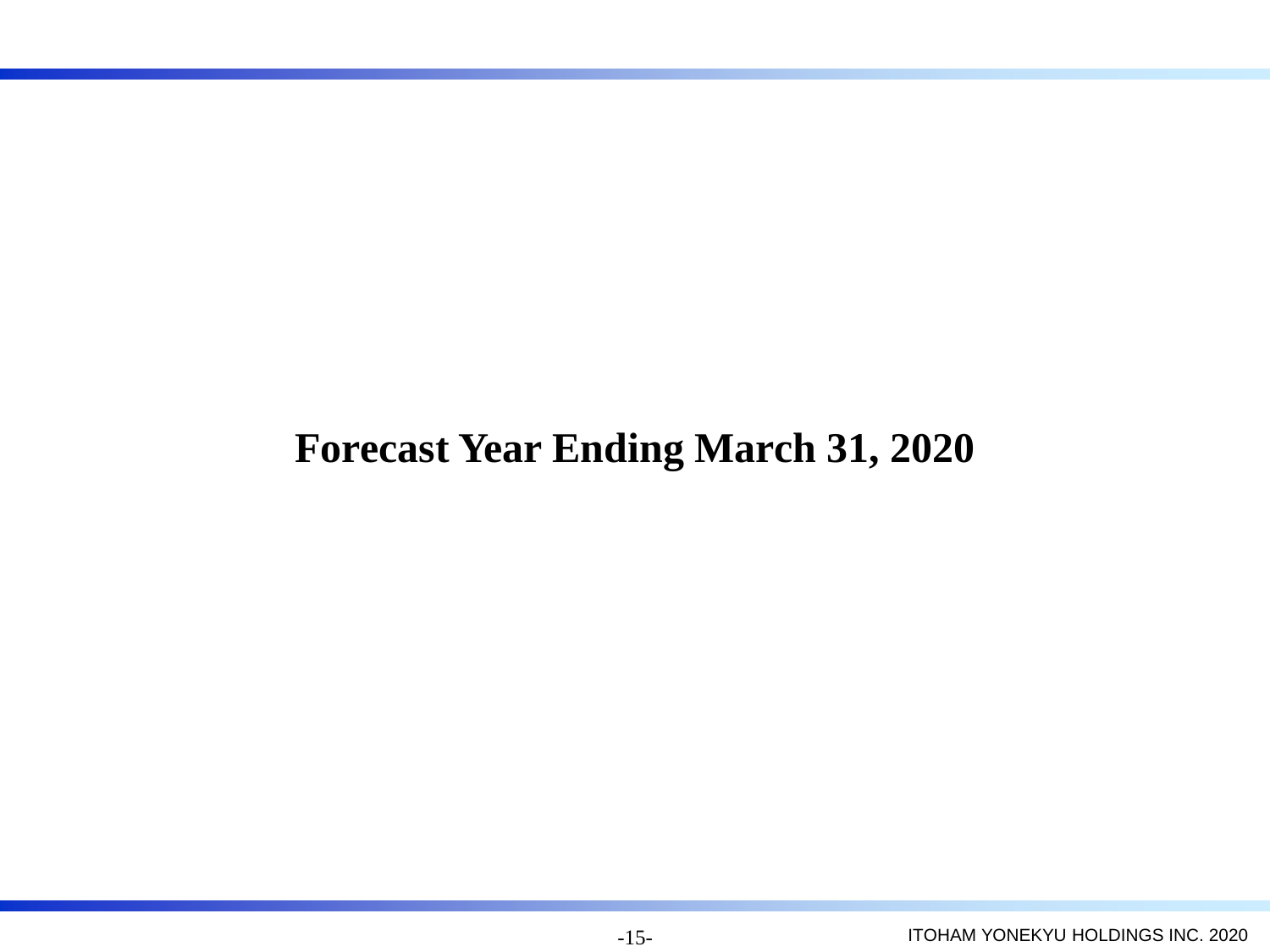### **Forecast Year Ending March 31, 2020 (Profit/Loss)**

### **Forecast (Rev 11/6)** Million Yen, %

|                                           |         | 2018/03 |         |         | 2019/03 |         |         | 2020/03 Forecast (Rev 11/6) |        |              |          |        |          |          |        |
|-------------------------------------------|---------|---------|---------|---------|---------|---------|---------|-----------------------------|--------|--------------|----------|--------|----------|----------|--------|
|                                           | $1-2Q$  | $3-4Q$  | Year    | $1-2Q$  | $3-4Q$  | Year    |         | $1-2Q$                      |        |              | $3-4Q$   |        |          | Year     |        |
|                                           |         |         |         |         |         |         | Actual  | Change %                    | Change | Fcast $11/6$ | Change % | Change | Fcast    | Change % | Change |
| <b>Sales</b>                              | 416,637 | 415,228 | 831,865 | 426,425 | 424,296 | 850,721 | 432,400 | 1.4                         | 5,975  | 432,600      | 2.0      | 8,304  | 865,000  | 1.7      | 14,279 |
| $\cos$                                    | 351,529 | 349,687 | 701,216 | 363,425 | 360,475 | 723,900 | 366,513 | 0.8                         | 3,088  | 365,487      | 1.4      | 5,012  | 732,000  | 1.1      | 8,100  |
| <b>Gross Profit</b>                       | 65,108  | 65,541  | 130,649 | 63,000  | 63,821  | 126,821 | 65,886  | 4.6                         | 2,886  | 67,114       | 5.2      | 3,293  | 133,000  | 4.9      | 6,179  |
| (% of sales)                              | 15.6    | 15.8    | 15.7    | 14.8    | 15.0    | 14.9    | 15.2    |                             | 0.5    | 15.5         |          | 0.5    | 15.4     |          | 0.5    |
| S, G & A expenses                         | 53,674  | 55,413  | 109,087 | 55,050  | 57,276  | 112,326 | 56,515  | 2.7                         | 1,464  | 58,485       | 2.1      | 1,209  | 115,000  | 2.4      | 2,674  |
| (% of sales)                              | 12.9    | 13.3    | 13.1    | 12.9    | 13.5    | 13.2    | 13.1    |                             | 0.2    | 13.5         |          | 0.0    | 13.3     |          | 0.1    |
| <b>Operating Income</b>                   | 11,434  | 10,128  | 21,562  | 7,949   | 6,545   | 14,494  | 9,371   | 17.9                        | 1,422  | 8,629        | 31.8     | 2,084  | 18,000   | 24.2     | 3,506  |
| (% of sales)                              | 2.7     | 2.4     | 2.6     | 1.9     | 1.5     | 1.7     | 2.2     |                             | 0.3    | 2.0          |          | 0.5    | 2.1      |          | 0.4    |
| Non-operating Gain/Loss                   | 1,118   | 1,743   | 2,861   | 656     | 528     | 1,184   | 924     | 40.9                        | 268    | 1,076        | 103.8    | 548    | 2.000    | 68.9     | 816    |
| Ordinary Income                           | 12,552  | 11,871  | 24,423  | 8,605   | 7,074   | 15,679  | 10,296  | 19.7                        | 1,690  | 9,704        | 37.2     | 2,630  | 20,000   | 27.6     | 4,321  |
| (% of sales)                              | 3.0     | 2.9     | 2.9     | 2.0     | 1.7     | 1.8     | 2.4     |                             | 0.4    | 2.2          |          | 0.6    | 2.3      |          | 0.5    |
| Extra-ordinary Gain/Loss                  | 204     | 240     | 444     | 595     | 29      | 624     | 69      |                             | $-526$ | $-69$        |          | $-98$  | $\Omega$ |          | $-624$ |
| <b>Income Before Taxes</b>                | 12,756  | 12,111  | 24,867  | 9,201   | 7,103   | 16,304  | 10,365  | 12.7                        | 1,164  | 9,635        | 35.6     | 2,532  | 20,000   | 22.7     | 3,696  |
| Net Income                                | 8,418   | 7,366   | 15,784  | 6,058   | 4,530   | 10,588  | 6,927   | 14.3                        | 869    | 7,073        | 56.1     | 2,543  | 14,000   | 32.2     | 3,412  |
| (% of sales)                              | 2.0     | 1.8     | 1.9     | 1.4     | 1.1     | 1.2     | 1.6     |                             | 0.2    | 1.6          |          | 0.6    | 1.6      |          | 0.4    |
| Net earning per share                     |         |         |         |         |         | 35.82   |         |                             |        |              |          |        | 47.37    |          |        |
| Dividend per share(forecast, full year)   |         |         |         |         |         | 17.00   |         |                             |        |              |          |        | 17.00    |          |        |
| Operating Income<br>40<br>Ordinary Income |         |         |         |         |         | 1,200   |         |                             |        |              |          |        |          | R        |        |



|                          |                                              | <b>Billion Yen</b> |
|--------------------------|----------------------------------------------|--------------------|
| 2019/03 Operating Income |                                              | 14.5               |
|                          | (Processed Foods) Sales volume, Gross margin | $-0.5$             |
|                          | Ingredient and Other Cost Factor             | $-0.4$             |
|                          | Depreciation Increase                        | $-0.3$             |
|                          | Cost Reduction benefits                      | $+0.6$             |
| (Meat)                   | Sales volume, Gross margin                   | $+0.4$             |
|                          | Overseas Operation                           | $+4.2$             |
|                          | Animal Production                            | $-0.2$             |
|                          | Depreciation Expenses                        | $-0.6$             |
|                          | Others                                       | $+0.3$             |
| 2020/03 Operating Income |                                              | 18.0               |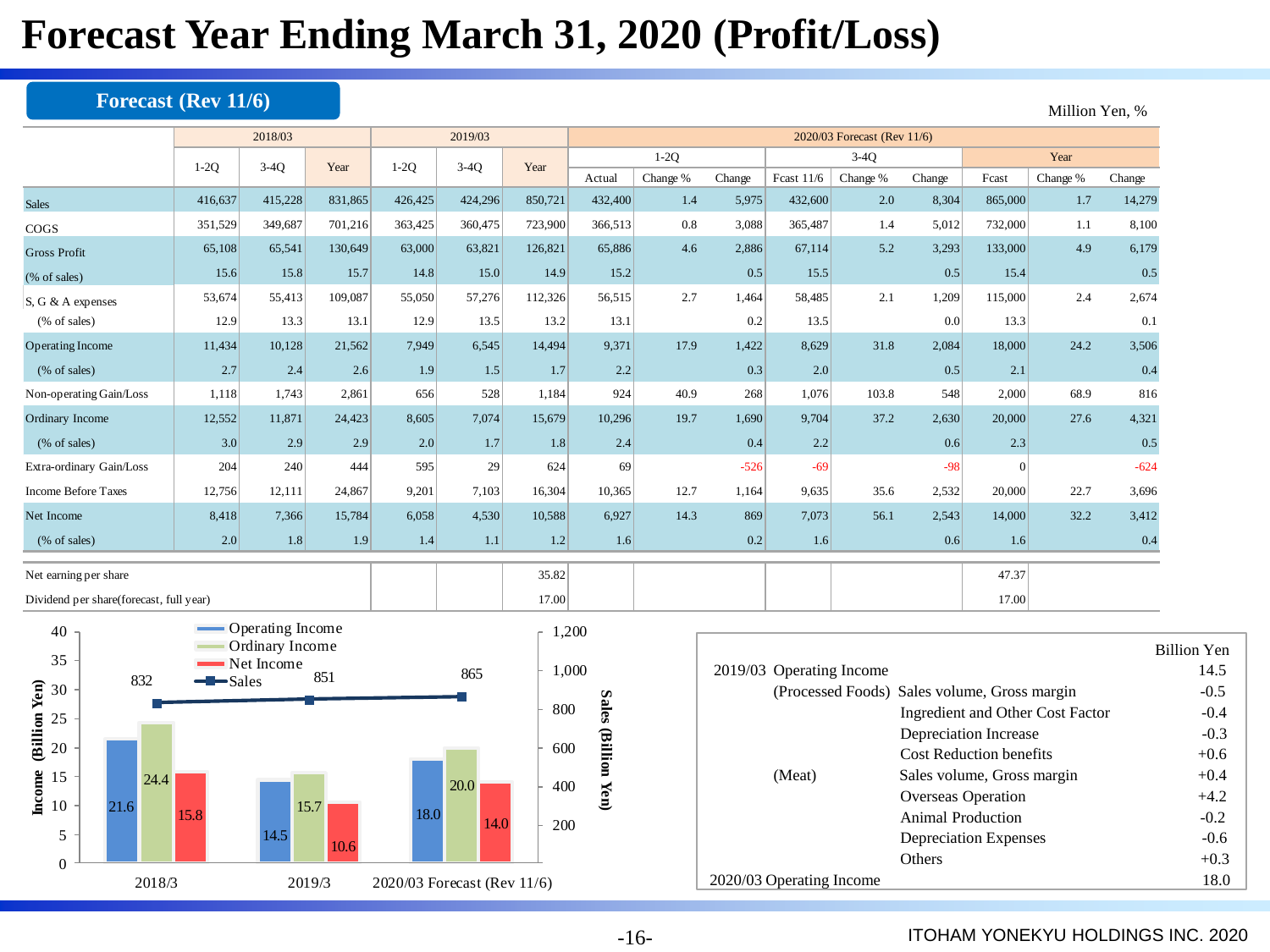## **Forecast Year Ending March 31, 2020 (Itemized Sales)**

#### **Itemized Sales**

|                |         | 2019/03                |         |         | 2020/03 Forecast (Rev $11/6$ ) |          |         |         |        |         |         |          |  |  |  |  |
|----------------|---------|------------------------|---------|---------|--------------------------------|----------|---------|---------|--------|---------|---------|----------|--|--|--|--|
|                |         | $3-4Q$<br>1-2Q<br>Year |         | $1-2Q$  |                                |          |         | $3-4Q$  |        | Year    |         |          |  |  |  |  |
|                |         |                        |         | F'cast  | Change%                        | Change   | F'cast  | Change% | Change | F'cast  | Change% | Change   |  |  |  |  |
| <b>Sales</b>   | 426,425 | 424,296                | 850.721 | 432,400 | 1.4                            | 5,975    | 432,600 | 2.0     | 8,304  | 865,000 | 1.7     | 14,279   |  |  |  |  |
| Ham/Sausage    | 85,728  | 89,101                 | 174,829 | 88,562  | 3.3                            | 2,834    | 91,638  | 2.8     | 2,537  | 180,200 | 3.1     | 5,371    |  |  |  |  |
| Processed Food | 66,124  | 70,655                 | 136,779 | 67,530  | 2.1                            | ,406     | 72,570  | 2.7     | 1,915  | 140,100 | 2.4     | 3,321    |  |  |  |  |
| Meat           | 261,869 | 255,118                | 516,987 | 265,621 | 1.4                            | 3,752    | 259,779 | 1.8     | 4,661  | 525,400 | 1.6     | 8,413    |  |  |  |  |
| Others         | 12,705  | 9,422                  | 22,127  | 10,688  | $-15.9$                        | $-2,017$ | 8,612   | $-8.6$  | $-810$ | 19,300  | $-12.8$ | $-2,827$ |  |  |  |  |

#### **Year on Year Changes**

|                       |             |                               |             |        |        | $\overline{\phantom{a}}$ |  |  |  |  |  |  |  |
|-----------------------|-------------|-------------------------------|-------------|--------|--------|--------------------------|--|--|--|--|--|--|--|
|                       |             | $2020/03$ Forecast (Rev 11/6) |             |        |        |                          |  |  |  |  |  |  |  |
|                       | 1-2Q Actual |                               | Year F'cast |        |        |                          |  |  |  |  |  |  |  |
|                       | Volume      | Amount                        | Volume      | Amount | Volume | Amount                   |  |  |  |  |  |  |  |
| Ham/Sausage           | 3.4         | 3.3                           | 3.0         | 2.8    | 3.2    | 3.1                      |  |  |  |  |  |  |  |
| <b>Processed Food</b> | 0.8         | 2.1                           | 1.5         | 2.7    | 1.2    | 2.4                      |  |  |  |  |  |  |  |
| Meat                  | 1.9         | 1.4                           | 2.4         | 1.8    | 2.2    | 1.6                      |  |  |  |  |  |  |  |
| Beef                  | $-2.9$      | 0.1                           | $-2.7$      | 0.4    | $-2.8$ | 0.2                      |  |  |  |  |  |  |  |
| Pork                  | 4.8         | 4.2                           | 4.6         | 4.3    | 4.7    | 4.2                      |  |  |  |  |  |  |  |
| Chicken               | 7.1         | 5.2                           | 7.3         | 5.7    | 7.2    | 5.5                      |  |  |  |  |  |  |  |
| <b>Others</b>         | $-4.7$      | $-5.4$                        | $-7.6$      | $-6.1$ | $-5.9$ | $-5.7$                   |  |  |  |  |  |  |  |
| <b>Others</b>         |             | $-15.9$                       |             | $-8.6$ |        | $-12.8$                  |  |  |  |  |  |  |  |

| * For reference |  |
|-----------------|--|
|-----------------|--|

Year on year changes excluding ANZCO

|                       |             |                               |             |        |             | $\%$   |  |  |  |  |  |
|-----------------------|-------------|-------------------------------|-------------|--------|-------------|--------|--|--|--|--|--|
|                       |             | $2020/03$ Forecast (Rev 11/6) |             |        |             |        |  |  |  |  |  |
|                       | 1-2Q F'cast |                               | 3-4Q F'cast |        | Year F'cast |        |  |  |  |  |  |
|                       | Volume      | Amount                        | Volume      | Amount | Volume      | Amount |  |  |  |  |  |
| Ham/Sausage           | 2.9         | 2.1                           | 3.0         | 2.5    | 2.9         | 2.3    |  |  |  |  |  |
| <b>Processed Food</b> | 1.1         | 2.7                           | 1.5         | 2.6    | 1.3         | 2.7    |  |  |  |  |  |
| Meat                  | 4.6         | 2.9                           | 4.7         | 3.2    | 4.6         | 3.0    |  |  |  |  |  |
| Beef                  | 1.5         | 1.3                           | 1.7         | 1.6    | 1.6         | 1.5    |  |  |  |  |  |
| Pork                  | 4.8         | 4.2                           | 4.6         | 4.3    | 4.7         | 4.2    |  |  |  |  |  |
| Chicken               | 7.1         | 5.2                           | 7.3         | 5.7    | 7.2         | 5.5    |  |  |  |  |  |
| <b>Others</b>         | $-4.3$      | $-3.7$                        | $-1.6$      | 0.1    | $-3.0$      | $-1.9$ |  |  |  |  |  |
| Others                |             | 3.0                           |             | 0.9    |             | 1.9    |  |  |  |  |  |

ITOHAM YONEKYU HOLDINGS INC. 2020

Million Yen, %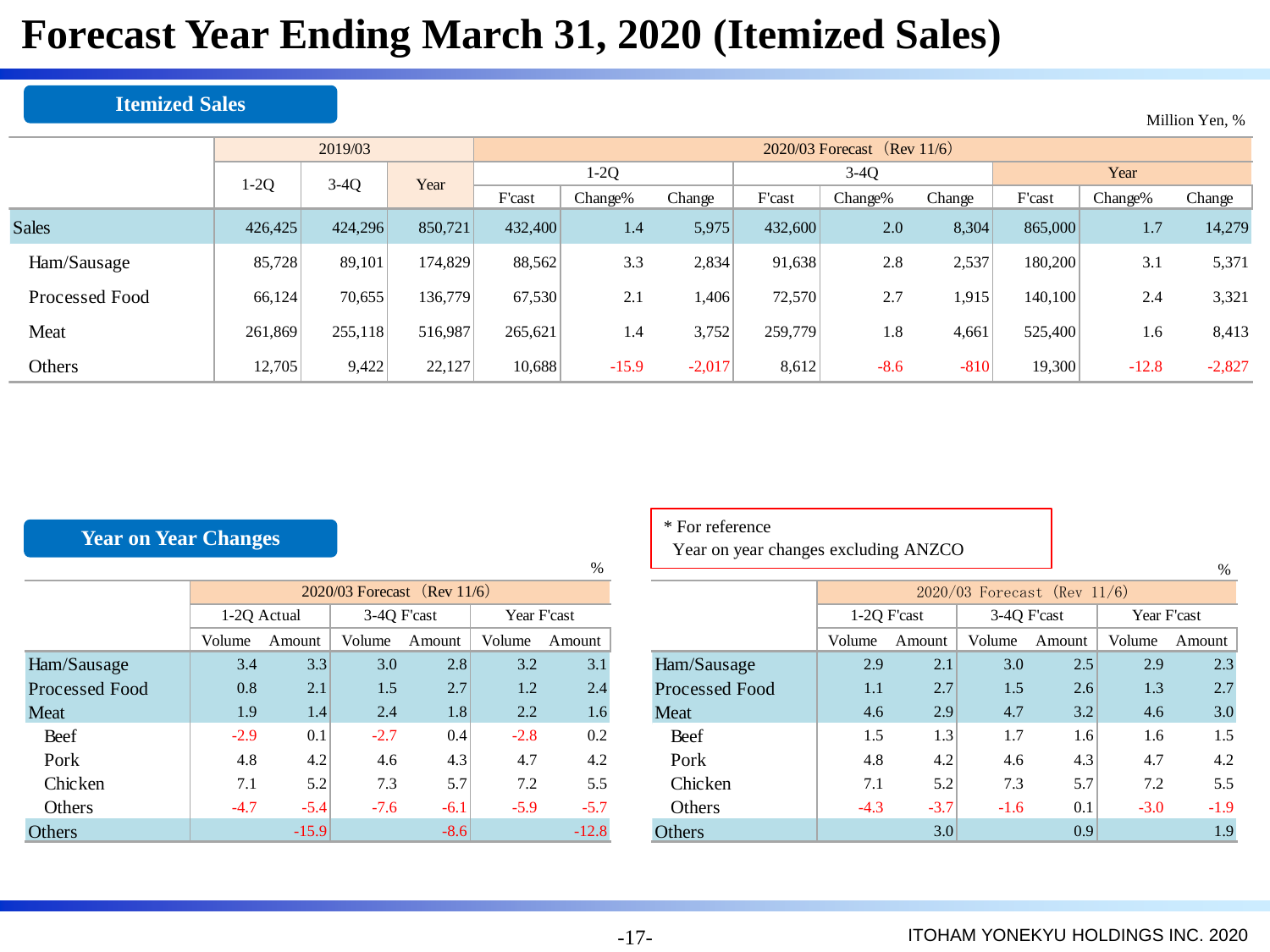### **Forecast Year Ending March 31, 2020 (Segment Information)**

|                      |              |         |                  | Million Yen, % |               |          |  |  |
|----------------------|--------------|---------|------------------|----------------|---------------|----------|--|--|
|                      |              | 2019/03 | 2020/03          |                |               |          |  |  |
|                      |              | $1-2Q$  | $1-2Q$<br>Change |                |               | 30       |  |  |
| Processed Food       | <b>Sales</b> | 291,939 | 300,000          | 8,061          |               |          |  |  |
| Division             | Op Income    | 7,914   | 7,700            | $-214$         |               | 25       |  |  |
|                      | % Sales      | 2.7     | 2.6              | $-0.1$         |               |          |  |  |
| <b>Meat Division</b> | <b>Sales</b> | 554,576 | 560,500          | 5,924          | (Million Yen) | 20       |  |  |
|                      | Op Income    | 7,364   | 11,200           | 3,836          |               |          |  |  |
|                      | % Sales      | 1.3     | 2.0              | 0.7            |               | 15       |  |  |
| Others               | <b>Sales</b> | 4,206   | 4,500            | 294            |               | 10       |  |  |
|                      | Op Income    | 124     | 100              | $-24$          |               |          |  |  |
| Consolidation Adj    | Op Income    | $-908$  | $-1,000$         | $-92$          | Op Income     | 5        |  |  |
| Consolidated         | <b>Sales</b> | 850,721 | 865,000          | 14,279         |               |          |  |  |
|                      | Op Income    | 14,494  | 18,000           | 3,506          |               | $\Omega$ |  |  |
|                      | % Sales      | 1.7     | 2.1              | 0.4            |               |          |  |  |



### **Semi-annual Actual**

Million Yen, %

|                      |                             |         | 2019/03          |         | 2020/03 Forecast (Rev 11/6) |         |         |                  |          |         |  |  |
|----------------------|-----------------------------|---------|------------------|---------|-----------------------------|---------|---------|------------------|----------|---------|--|--|
|                      |                             | $1-2Q$  | $3-4Q$           | Year    | $1-2Q$                      |         | $3-4Q$  |                  | Year     |         |  |  |
|                      |                             |         |                  |         | Actual                      | vs 2019 | Fcast   | vs 2019          | Fcast    | vs 2019 |  |  |
| Processed Food       | <b>Sales</b>                | 142,562 | 149,377          | 291,939 | 146,396                     | 3,834   | 153,604 | 4,227            | 300,000  | 8,061   |  |  |
| <b>Division</b>      | Op Income                   | 3,645   | 4,269            | 7,914   | 3,678                       | 32      | 4,022   | $-247$           | 7,700    | $-214$  |  |  |
|                      | % Sales                     | 2.6     | 2.9              | 2.7     | 2.5                         | $-0.1$  | 2.6     | $-0.2$           | 2.6      | $-0.1$  |  |  |
| <b>Meat Division</b> | <b>Sales</b>                | 281,779 | 272,797          | 554,576 | 283,924                     | 2,144   | 276,576 | 3,779            | 560,500  | 5,924   |  |  |
|                      | Op Income                   | 4,715   | 2,649            | 7,364   | 6,104                       | 1,388   | 5,096   | 2,447            | 11,200   | 3,836   |  |  |
|                      | % Sales                     | 1.7     | 1.0 <sub>l</sub> | 1.3     | 2.1                         | 0.4     | 1.8     | 0.9 <sub>l</sub> | 2.0      | 0.7     |  |  |
| Others               | <b>Sales</b>                | 2,083   | 2,123            | 4,206   | 2,079                       |         | 2,421   | 298              | 4,500    | 294     |  |  |
|                      | Op Income                   | 91      | 33               | 124     | 150                         | 58      | $-50$   | $-83$            | 100      | $-24$   |  |  |
| Consolidation Adj    | Op Income                   | $-503$  | $-405$           | $-908$  | $-561$                      | $-58$   | $-439$  | $-34$            | $-1,000$ | $-92$   |  |  |
| Consolidated         | <b>Sales</b>                | 426,425 | 424,296          | 850,721 | 432,400                     | 5,975   | 432,600 | 8,304            | 865,000  | 14,279  |  |  |
|                      | Op Income                   | 7,949   | 6,545            | 14,494  | 9,371                       | 1,422   | 8,629   | 2,084            | 18,000   | 3,506   |  |  |
|                      | <sub>21</sub> % Sales amour | 1.9     | 1.5              | 1.7     | 2.2                         | 0.3     | 2.0     | 0.5              | 2.1      | 0.4     |  |  |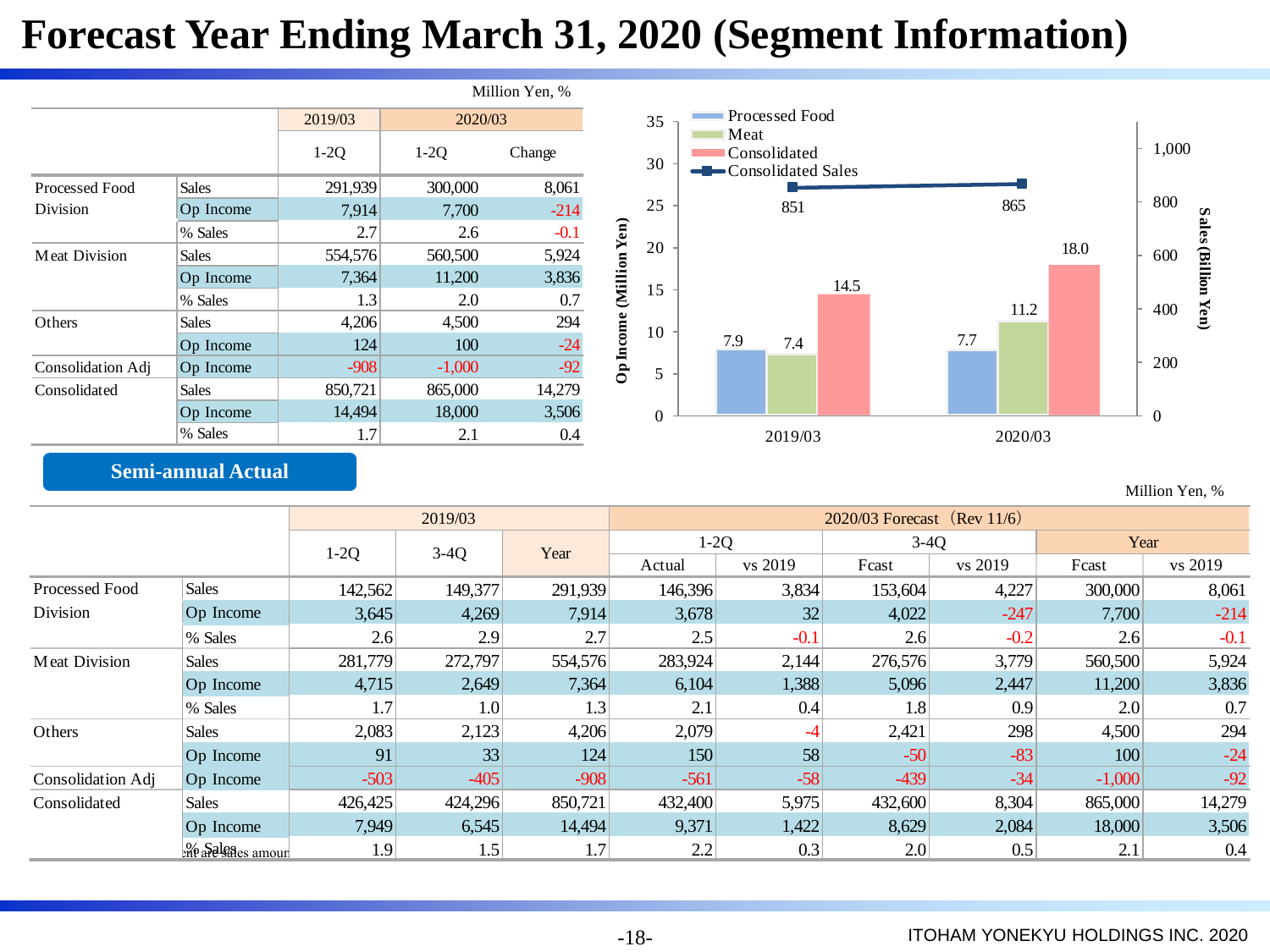## **Appendix (Market Data)**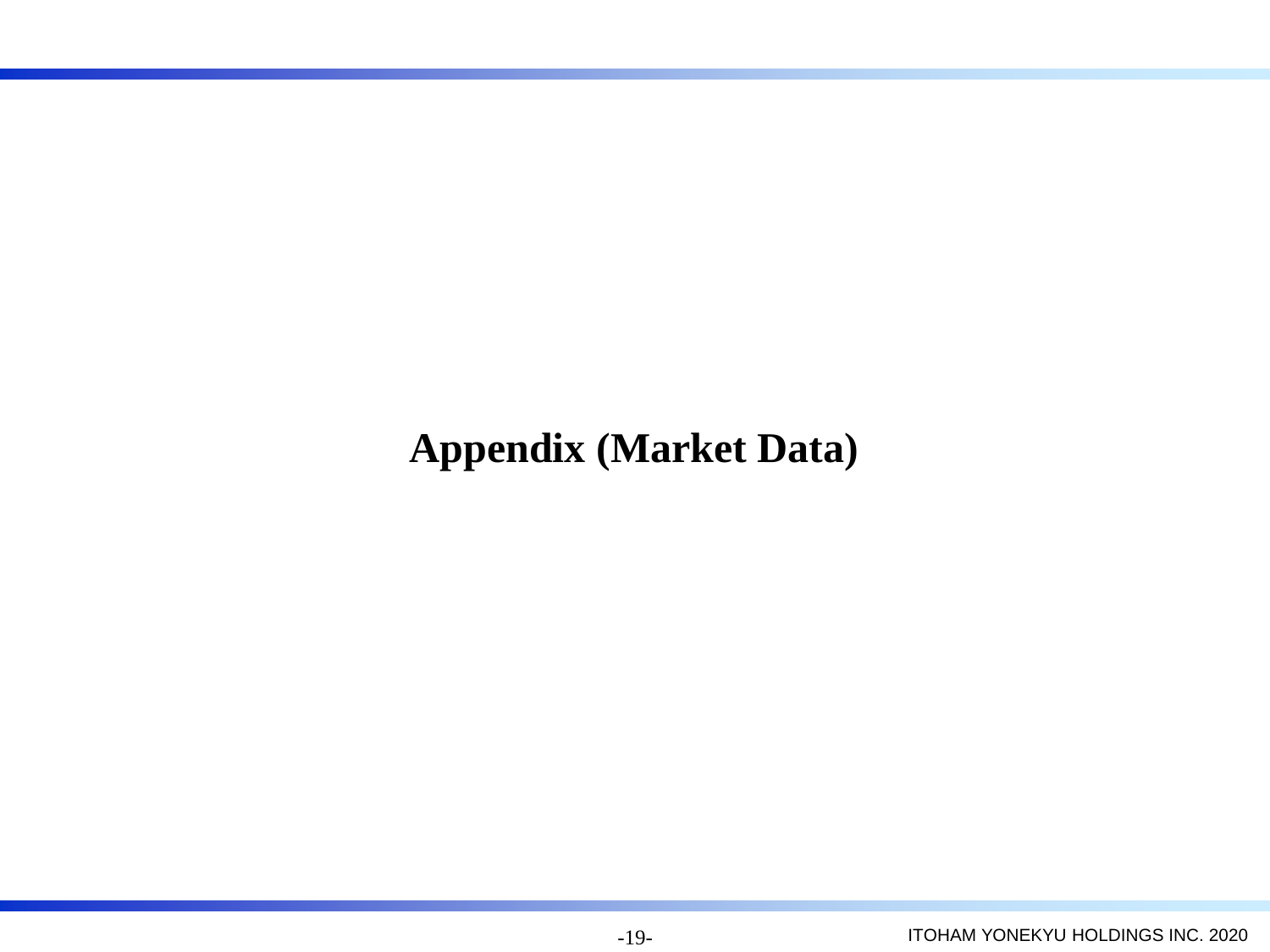### **Overseas Markets**



-20-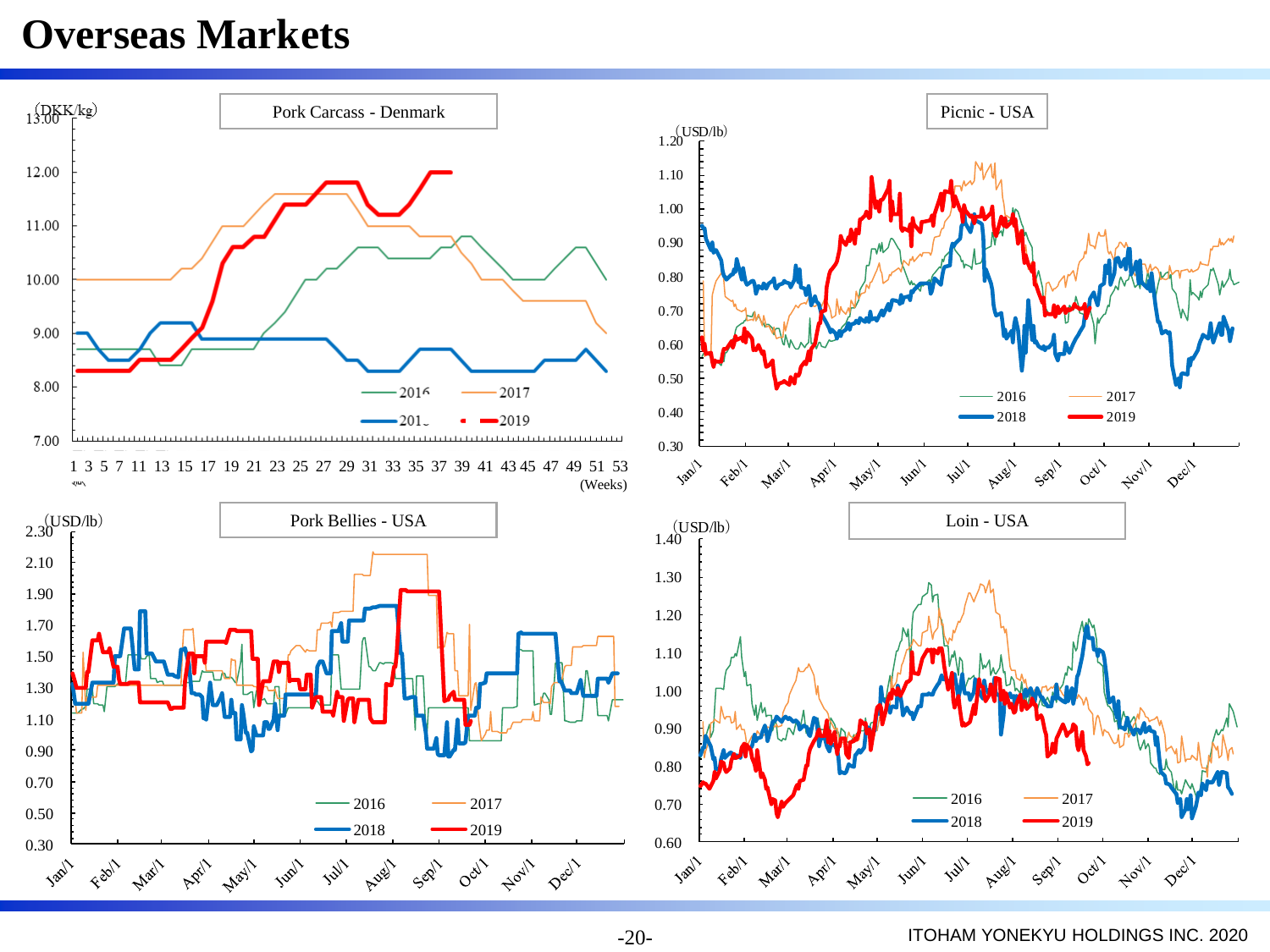### **CPI**



Source: Ministry of Internal Affairs and Communications

-21-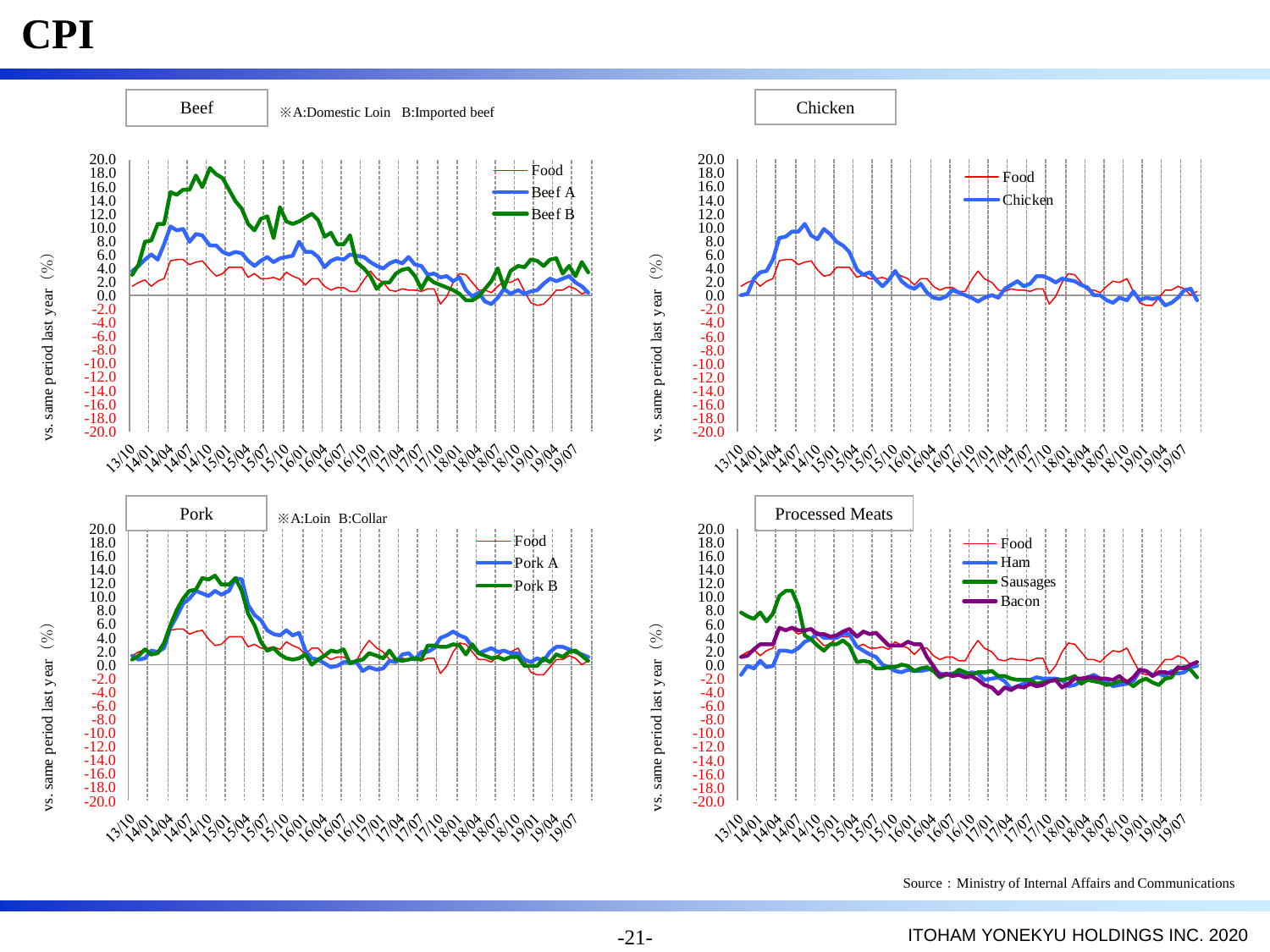### **Ham & Sausage Supply**

|                | 55,000         |                                     |           |                 | <b>Domestic Production</b> |                                                                      |         | 4,500                 |             |                     |                | <b>Imports</b>                       |                                     |                                            |         |
|----------------|----------------|-------------------------------------|-----------|-----------------|----------------------------|----------------------------------------------------------------------|---------|-----------------------|-------------|---------------------|----------------|--------------------------------------|-------------------------------------|--------------------------------------------|---------|
|                | 50,000         |                                     |           |                 |                            |                                                                      |         | 4,000                 |             |                     |                |                                      | $\rightarrow$ FY2017                | $-FY2018$<br>$-FY2019$                     |         |
|                | 45,000         |                                     |           |                 |                            |                                                                      |         | 3,500                 |             |                     |                |                                      |                                     |                                            |         |
| Domestic (ton) | 40,000         |                                     |           |                 |                            |                                                                      |         | Import (ton)<br>3,000 |             |                     |                |                                      |                                     |                                            |         |
|                | 35,000         | $-FY2017$<br>$-FY2018$<br>$-FY2019$ |           |                 |                            |                                                                      |         | 2,500                 |             |                     |                |                                      |                                     |                                            |         |
|                | 30,000         | May Jup.<br>ARY.                    | <b>By</b> | Auss. Cor. For. | $\varphi$ cc.              | $3^{2^{2}}$<br>$\mathcal{L}_{\text{SD}}$ , $\mathcal{L}_{\text{VP}}$ |         | 2,000                 | May<br>Agi. | Jos.<br><b>Inc.</b> | Auer<br>, 200. | $\circ^{\circ}$<br>$\Leftrightarrow$ | Jap.<br>$\mathcal{S}^{\mathcal{C}}$ | $\mathcal{L}_{\mathcal{D}}$<br><b>Max.</b> |         |
|                |                |                                     | Apr.      | <b>May</b>      | Jun.                       | Jul.                                                                 | Aug.    | Sep.                  | Oct.        | Nov.                | Dec.           | Jan.                                 | Feb.                                | Mar.                                       | Year    |
|                | Domesti FY2018 | Volume                              | 48,395    | 46,796          | 47,852                     | 48,230                                                               | 45,960  | 44,571                | 47,332      | 49,239              | 49,962         | 38,293                               | 39,391                              | 44,937                                     | 550,958 |
|                |                | (change%)                           | 2.8%      | 0.1%            | $-2.3%$                    | $-0.0%$                                                              | $-0.9%$ | $-2.9%$               | 0.6%        | $-1.2%$             | $-4.4%$        | $-0.5%$                              | $-3.7%$                             | $-3.6%$                                    | $-1.4%$ |
|                | FY2019         | Volume                              | 49,558    | 45,393          | 45,920                     | 48,773                                                               | 46,197  |                       |             |                     |                |                                      |                                     |                                            | 235,840 |
|                |                | (change%)                           | 2.4%      | $-3.0%$         | $-4.0%$                    | 1.1%                                                                 | 0.5%    |                       |             |                     |                |                                      |                                     |                                            | $-0.6%$ |
| Import         | FY2018         | Volume                              | 3,312     | 3,433           | 3,492                      | 3,815                                                                | 3,547   | 3,070                 | 3,966       | 3,773               | 3,678          | 3,195                                | 3,286                               | 3,154                                      | 41,720  |
|                |                | (change%)                           | 6.6%      | $-0.7%$         | $-11.7%$                   | $-0.3%$                                                              | $-4.6%$ | $-0.0%$               | 14.8%       | $-0.5%$             | $-3.9%$        | 17.1%                                | 7.8%                                | 7.4%                                       | 2.0%    |
|                | FY2019         | Volume                              | 4,333     | 3,590           | 3,443                      | 4,378                                                                | 4,309   |                       |             |                     |                |                                      |                                     |                                            | 20,053  |
|                |                | (change%)                           | 30.8%     | 4.6%            | $-1.4%$                    | 14.8%                                                                | 21.5%   |                       |             |                     |                |                                      |                                     |                                            | 13.9%   |
| Total          | FY2018         | Volume                              | 51,707    | 50,229          | 51,343                     | 52,045                                                               | 49,507  | 47,641                | 51,298      | 53,012              | 53,640         | 41,488                               | 42,677                              | 48,091                                     | 592,678 |
|                |                | (change%)                           | 3.0%      | 0.1%            | $-3.0%$                    | $-0.1%$                                                              | $-1.2%$ | $-2.7%$               | 1.5%        | $-1.2%$             | $-4.3%$        | 0.6%                                 | $-2.9%$                             | $-2.9%$                                    | $-1.1%$ |
|                | FY2019         | Volume                              | 53,891    | 48,983          | 49,363                     | 53,151                                                               | 50,506  |                       |             |                     |                |                                      |                                     |                                            | 255,893 |
|                |                |                                     |           |                 |                            |                                                                      |         |                       |             |                     |                |                                      |                                     |                                            |         |

-22-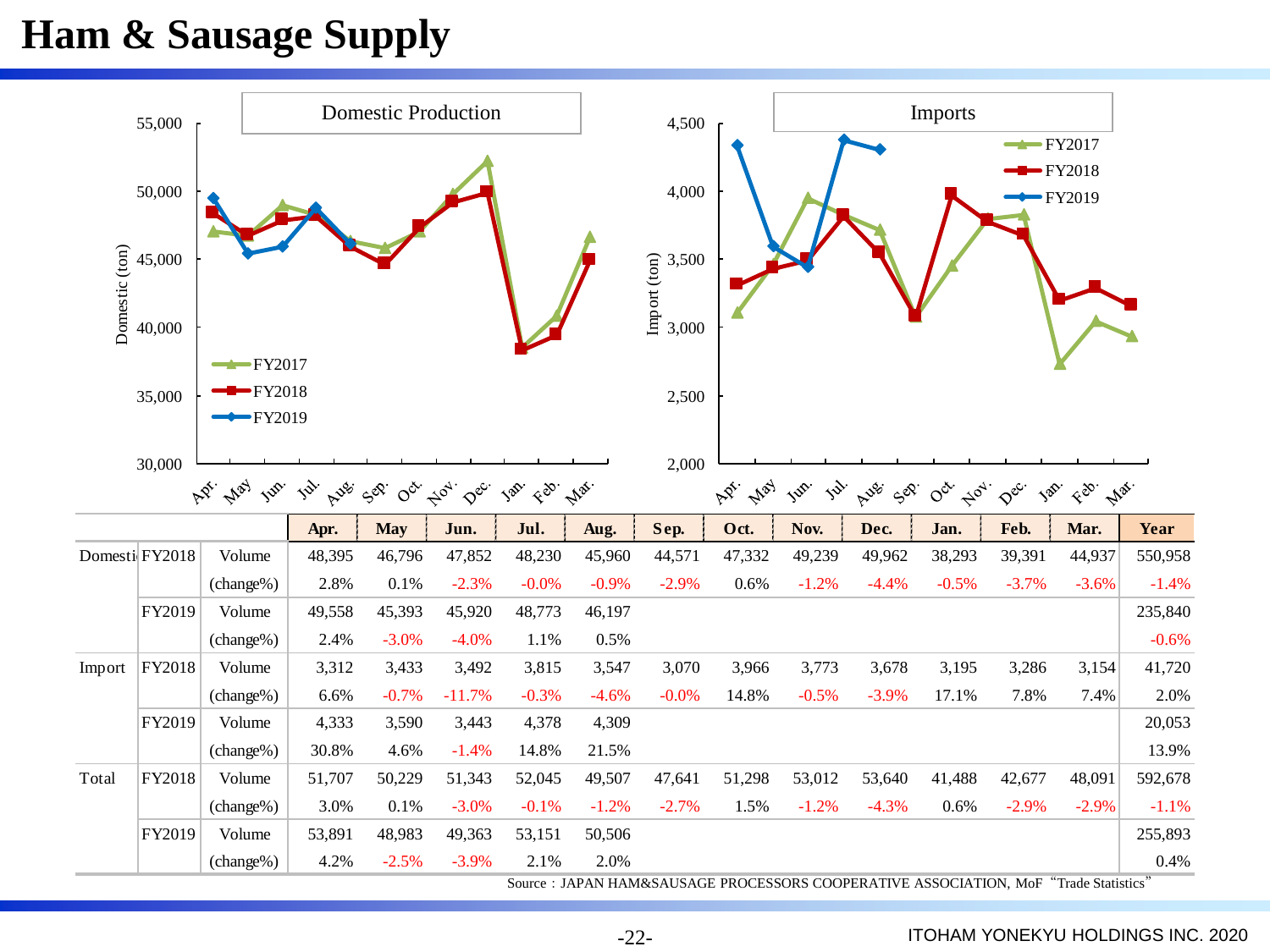### **Marketed Volume/Ending Inventory (Beef)**



-23-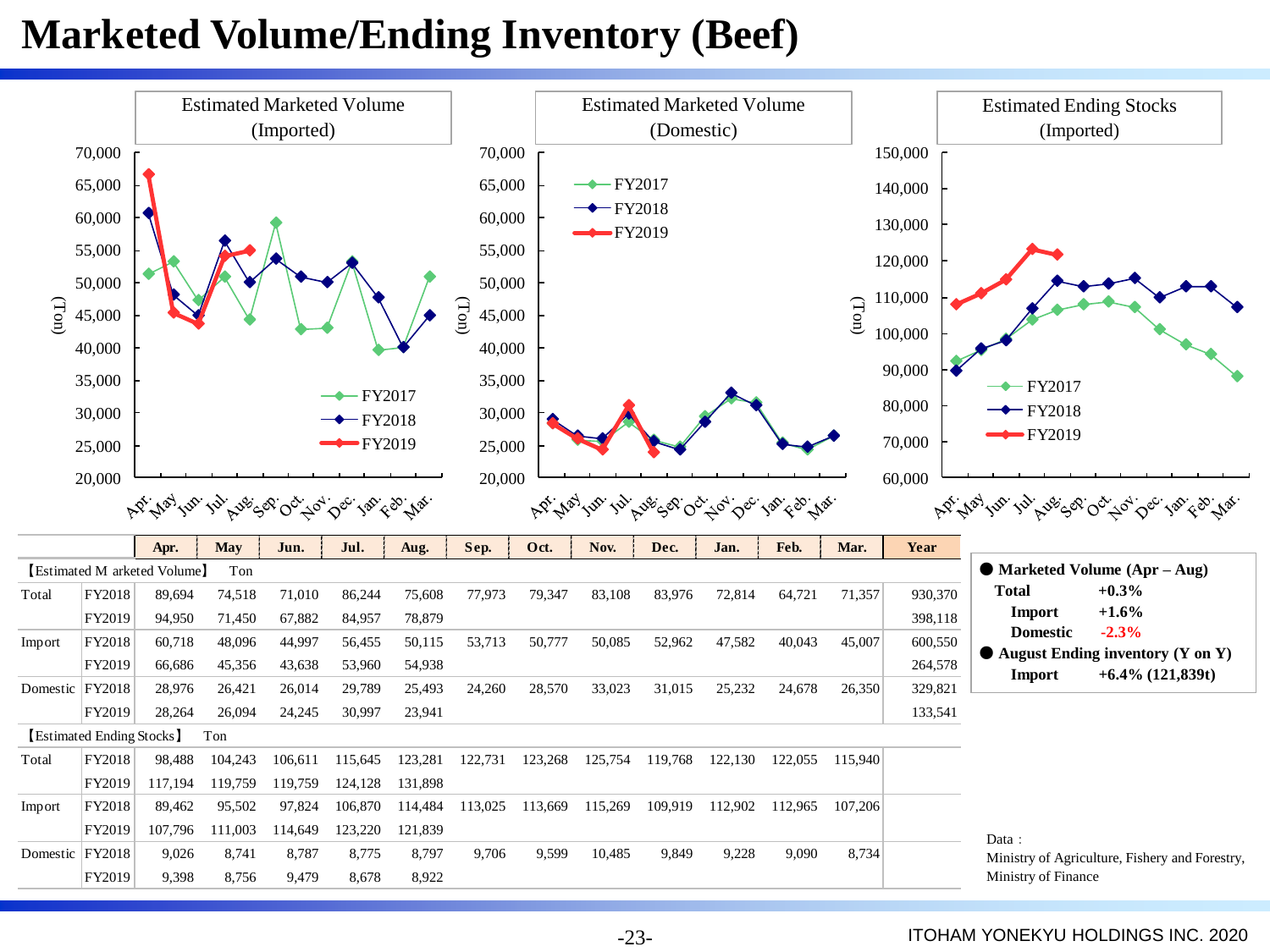### **Marketed Volume/Ending Inventory (Pork)**

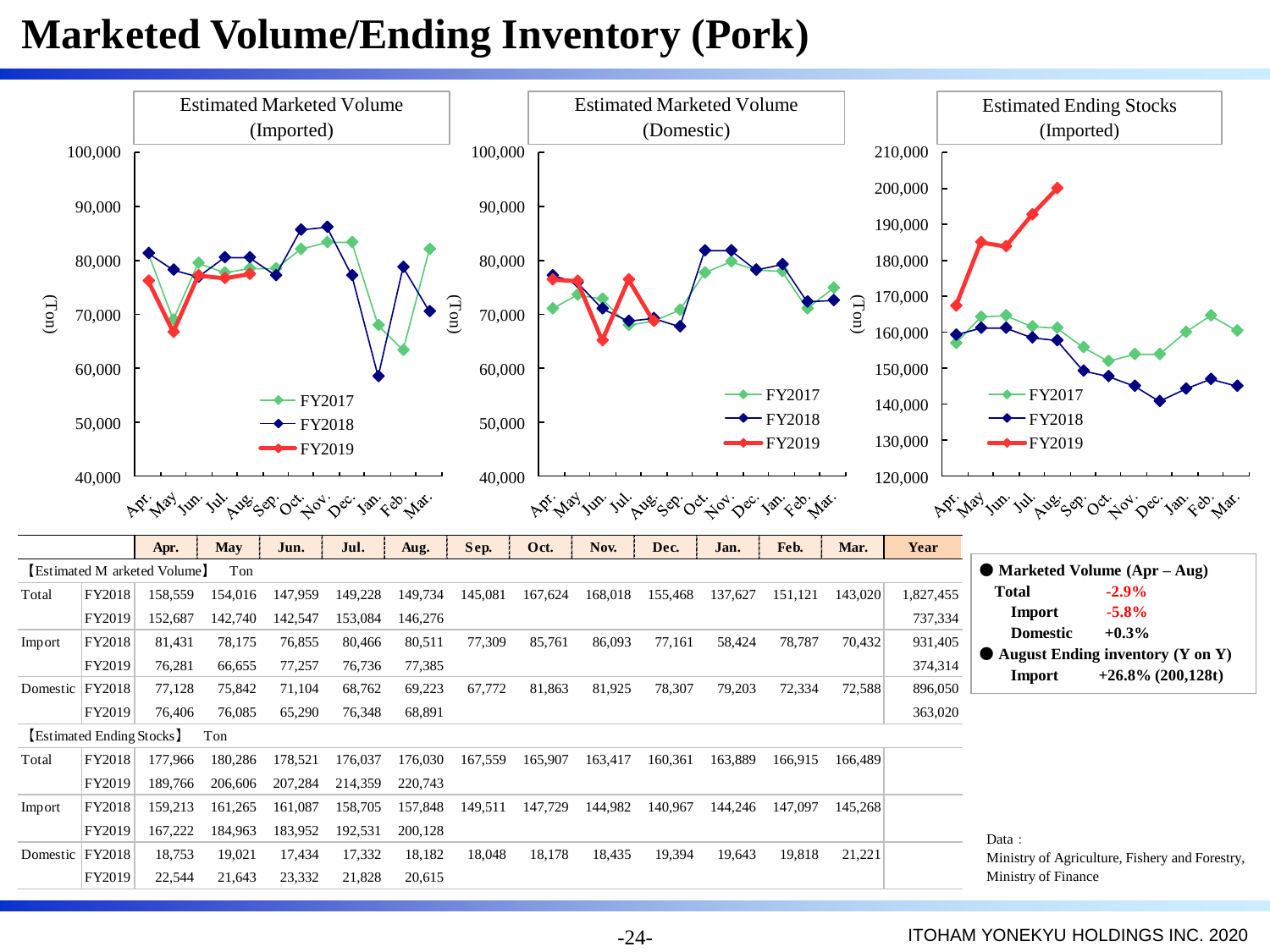### **Marketed Volume/Ending Inventory (Chicken)**